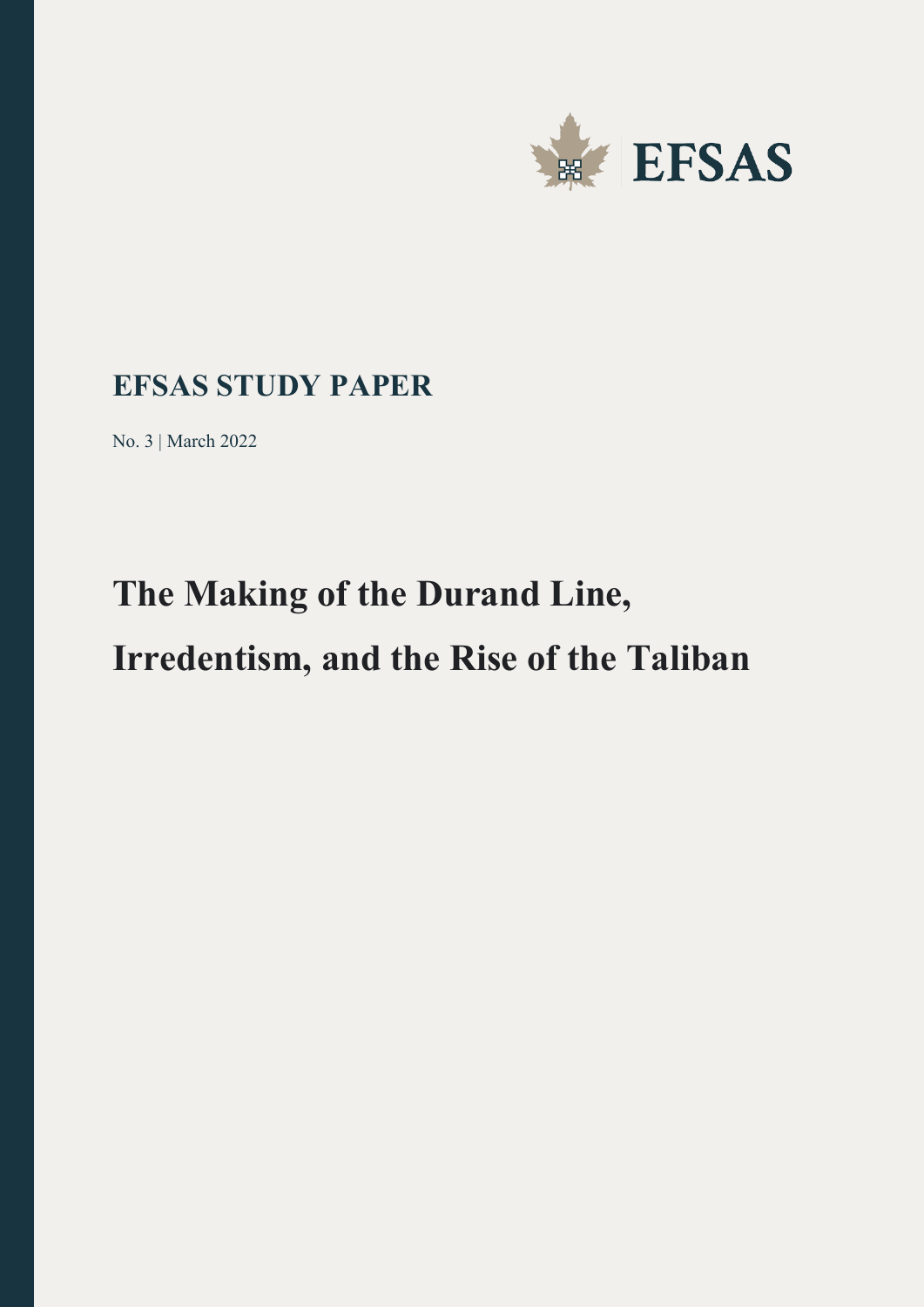# **The Making of the Durand Line, Irredentism, and the Rise of the Taliban**

## **Introduction**

The fall of Kabul to the Afghan Taliban in August 2021 was widely viewed as a strategic victory for the Pakistani military establishment, both within Pakistan (Siddiqui, 2021) and outside of it (Tharoor, 2021). Parts of the political establishment in Islamabad and especially the Pakistani intelligence service, the Inter-Services Intelligence (ISI), have long been active supporters of the Taliban, a relation that stretches back to the creation of the Taliban in the early 1990s. In 2022, Hamdullah Mohib, the former national security advisor of the ousted Afghan government, suggested that,

*"The Taliban would not even exist had it not been for the nurturing support of Pakistan. [...] In Pakistan, the Taliban found a cooperative host that allowed them to openly and freely operate, organize, rally support, recruit, train, speak, raise funds, do business, procure arms, treat their wounded, house their families, and acquire residency and official documents for travel. The extent of this relationship has become even more obvious since the collapse [of the Republican Afghan government]."* (quoted in O'Donnell, 2022)

While noting that the Pakistani support for the Taliban translates the Taliban's victory into a victory for Pakistan, analysts such as Riedel (2021) have also predicted that the Taliban takeover in Afghanistan will exacerbate anti-government militancy in Pakistan. The Afghan Taliban enjoys close ties with the Pakistani Taliban, commonly known as TTP (Tehrik-i-Taliban Pakistan). Although the TTP's connection with the Taliban has grown weaker over time, especially following the escalation of the United States' drone war in the borderlands between Afghanistan and Pakistan, the TTP remains a potent threat within Pakistan and seeks to emulate the Taliban's creation of a *sharia*-dominated, Islamist governance structure in Pakistan (Sayed, 2021). The Taliban and the TTP here enjoy political convergence not just because of their political-religious ideology but also due to their ethnic composition: both groups are dominated by members of the ethnic Pashtun population. The Pashtuns are the ethnic majority in Afghanistan but only a minority in Pakistan, with the modern international border between both countries, also known as the Durand Line, dividing the so-called Pashtun belt over 2640 kilometers (see map below).

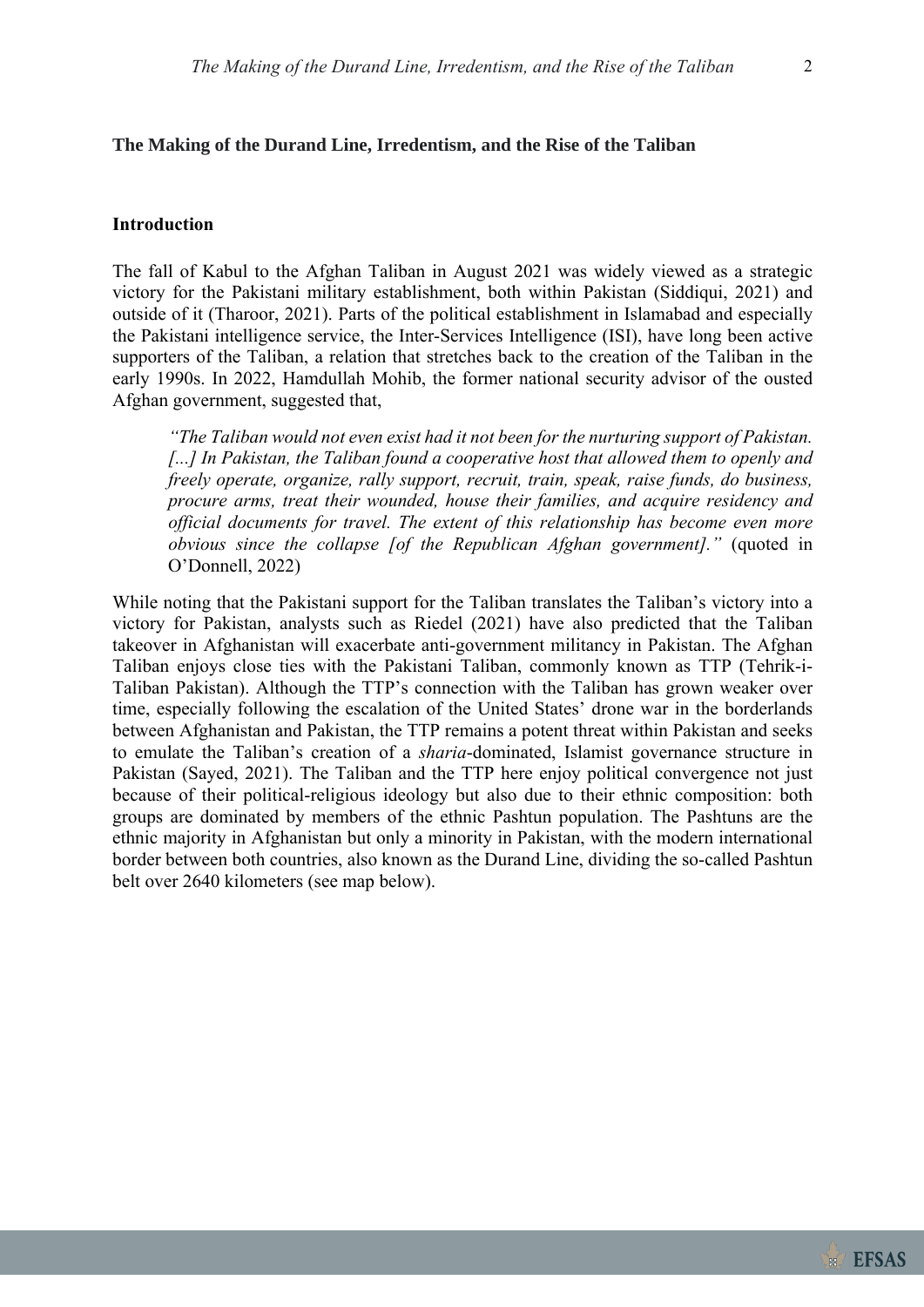

**Map: The Durand Line and the division of the Pashtun belt**

Source: National Geographic (2017).

The origins of the Durand Line, named after Sir Mortimer Durand, can be traced back to the 'Great Game' of colonial competition between Great Britain and Czarist Russia in the 19th century. Afghanistan, historically situated at the crossroads between different Persian, Central Asian, and South Asian polities, emerged as the main staging point of this Great Game of colonial expansion. The Durand Line, delineated in 1893, divided the Hindu Kush into Afghan and British spheres of influence, in the process dividing the homeland of different Pashtun tribes. Most Pashtuns have perceived this borderization as arbitrary and coerced, and the Durand Line has emerged as perhaps the most defining issue in relations between Islamabad and Kabul. Following the partition of British India in 1947, Pakistan has insisted that the

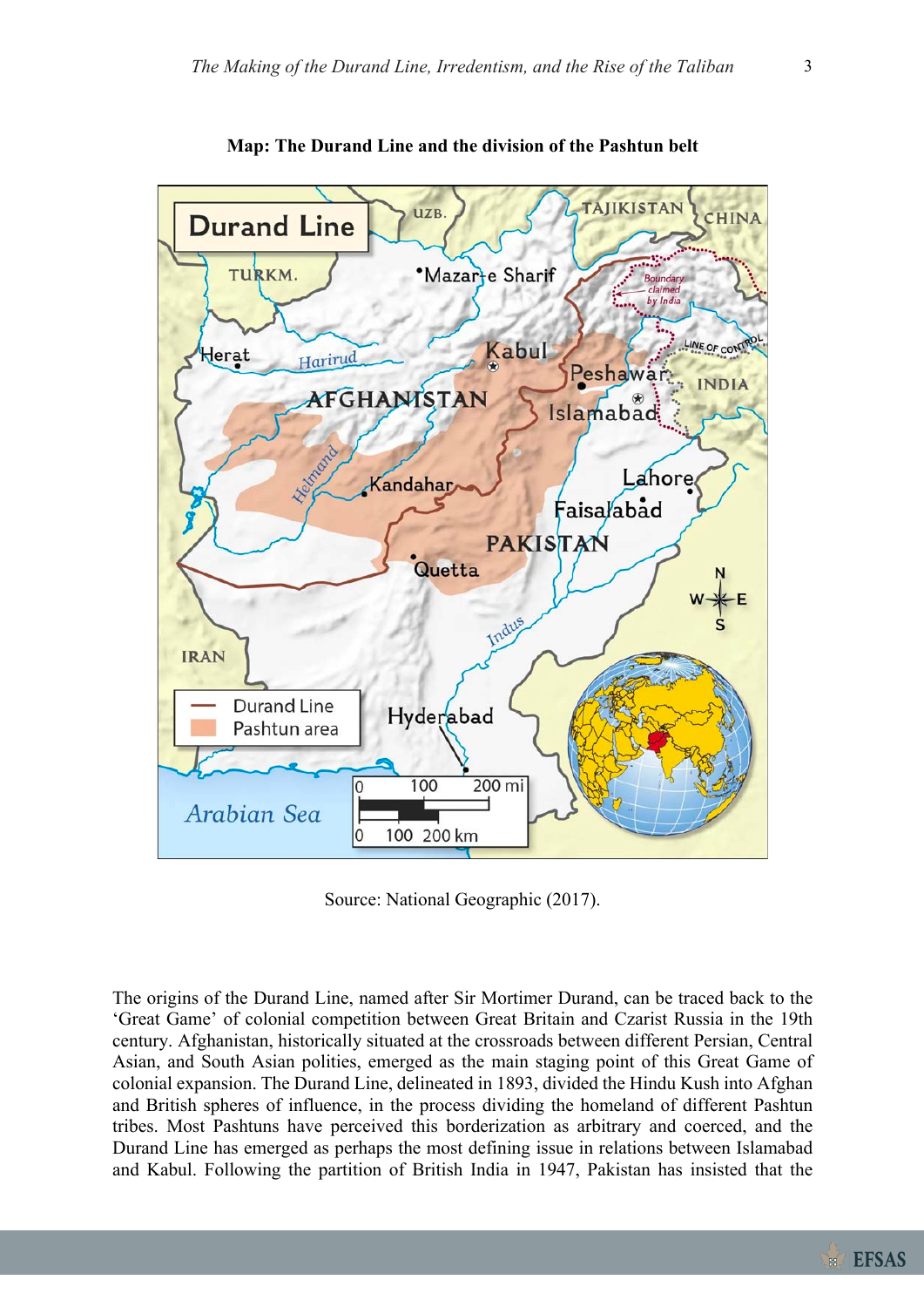Durand Line constitutes a legal international boundary separating the two countries, a claim that various Afghan governments have rejected.

Crucially, the Taliban also did not recognize the Durand Line, neither during their first reign between 1996 and 2001 (Kaura, 2020) nor now (Kugelman, 2020). In late December 2021, Taliban forces began taking down fences that the Pakistani Army had begun to erect along the Durand Line, threatening the Army forces with violence if the fencing operations continued (ibid). For ethnonationalist Pashtun groups like the Taliban and the TTP, the porosity of the Durand Line ensures the survival of the Pashtun tribal social fabric in the region while also tapping into hopes that the groups may work towards the formal establishment of 'Pashtunistan', an independent State for the Pashtun population in Afghanistan and Pakistan. Although the rhetoric surrounding Pashtunistan has been weakened since the 1970s, these irredentist claims and the Pashtun-dominated character of the Taliban and the TTP highlight the continued significance of the question as to what the domestic role of the respective Pashtun populations in Afghanistan and Pakistan should be and how much autonomy should be granted to the Pashtuns. The Pashtun element of the Taliban and the history of Pashtuns in Pakistan/British India question the territoriality of both countries and complicate the image of the Taliban as a subservient Pakistani proxy: clearly, the Taliban possess its own political agenda and has some capacity to act on this agenda, even if this agenda is not shared by its supporters in Islamabad. Pashtun ethnonationalism and the non-recognition of the Durand Line in everyday life consequently pose significant challenges for the relation between Pakistan and the Taliban regime in Kabul.

This paper situates these contemporary conflicts in their historical context by discussing the making of the Durand Line and the governance structures in the British-Indian part of the tribal areas after 1893. Marginalizing and exploitative governance structures were maintained following Pakistani independence, ultimately enabling the emergence of militant groups such as the Taliban and the TTP. To elaborate on this, the paper first discusses the making of the Durand Line in the context of the Great Game before examining how colonial governance structures created quasi-autonomous tribal areas that were inherited by Pakistan following partition. For Pakistan, these areas and Pashtun militancy have become key for its 'strategic depth' policy vis-à-vis India, further exacerbating the volatility of the tribal areas while generating severe security and humanitarian costs for Afghanistan, India, and Pakistan.

## **The Great Game and the Durand Line**

The making of the Durand Line is pivotally connected to what became known as the Great Game for colonial control in Central and South Asia between the British Empire and Czarist Russia over the course of the 19th century. Through the formally independent East India Company (EIC), London had launched the colonization of the Indian subcontinent in the outgoing 17th century, with the EIC consolidating and expanding its role in India over the course of the 18th and 19th century. In 1833, the Empire turned the EIC into a governing body directly subject to Great Britain before formally nationalizing EIC possessions in 1859, one year after the British Raj had been founded (Dalrymple, 2019). Throughout the 18th and 19th century, the EIC had brought an end to the Mughal Empire and had largely eliminated powerful regional rivals, ranging from France to the Sikh Empire. Following Britain's expansionist drive throughout the first half of the 19th century, the Raj now extended from the Bay of Bengal and Southeast Asia all the way to the eastern front of the Hindu Kush. The Raj's demographic size



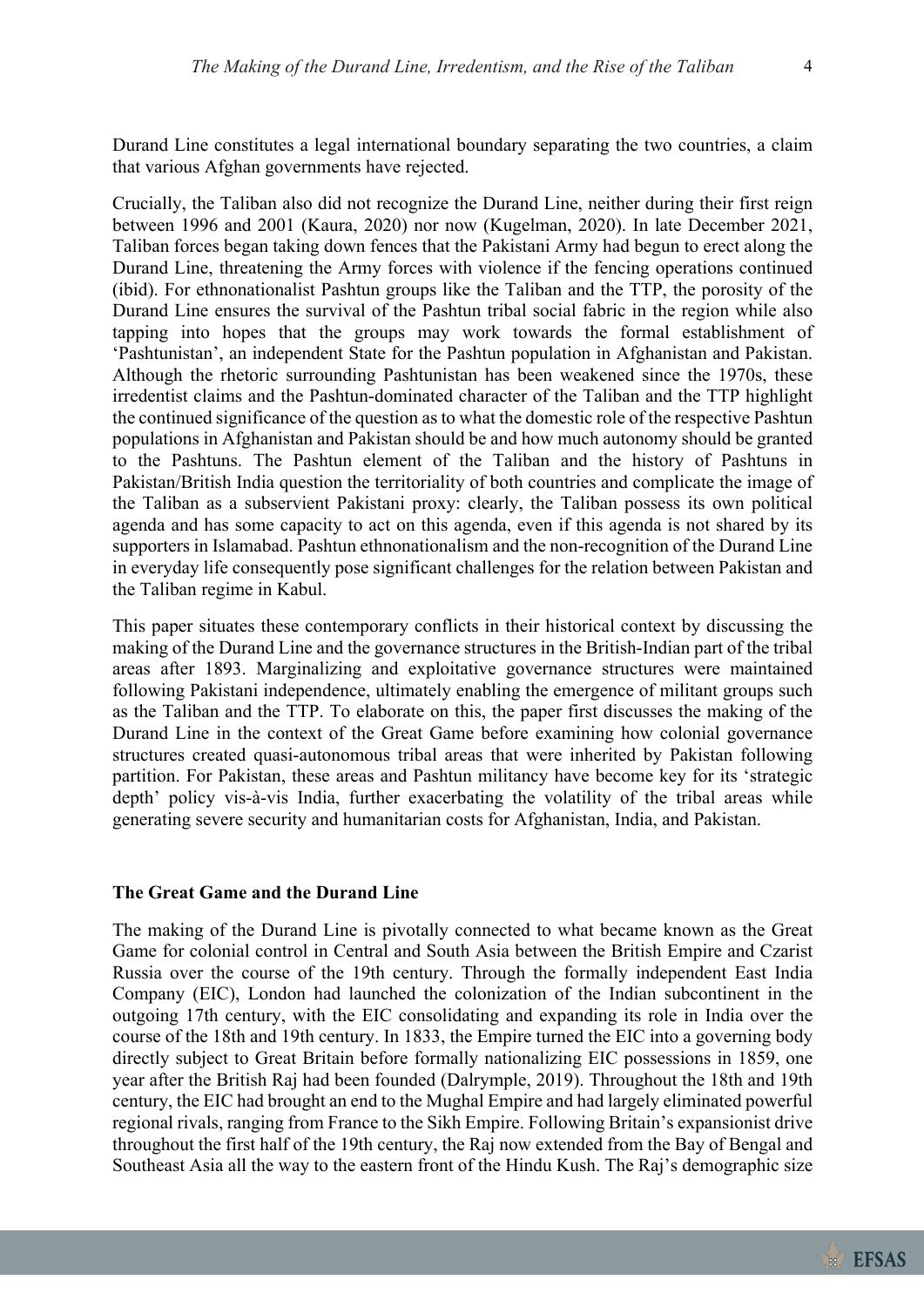and economic importance for the Empire led British India to be known as the Empire's 'jewel in the crown' (Burk, 2005) - securing control over the subcontinent had emerged as a primary strategic priority for the decision-makers in London.

Over the same period, Czarist Russia had expanded throughout the Khanates of Central Asia, pushing Russian borders southwards towards the Hindu Kush. As Russian influence expanded through Central Asia, Russia's territorial expansion was increasingly viewed with suspicion by administrators in London and Delhi as policymakers feared that Russia could ultimately seek to invade and annex India (Sergeev, 2013). Contemporary scholars have questioned Russia's ability and intent to wage such a campaign - instead, the Russification of Central Asia seems to have rather been driven by the supremacist beliefs, geopolitical ambitions, and economic considerations that have shaped imperialist projects elsewhere (Khalid, 2006). That said, the southward expansion of the Czarist Empire was perceived by British policymakers in the context of the British position in India and the deterioration of Anglo-Russo ties elsewhere, with Russia's defeat at the hands of France and Great Britain in the Crimean War (1853-1856) significantly spoiling the relations between both countries (Goldfrank, 1994). As Russia expanded southwards and London sought to hold onto India, the region that today is known as Afghanistan became the main space in which both powers would face off.

Internal shifts and external pressures over the first half of the 19th century translated into monumental shifts in what today is Afghanistan. The notion of a modern State of Afghanistan is commonly associated to the creation of the Durrani Empire in 1747, named after the Pashtun tribe of the Durranis (Barfield, 2012). Following the creation of the Durrani Empire, the Durranis quickly became a dominant factor in South Asia's geopolitical environment as they frequently invaded northern India, effectively destroying the Mughal capital of Delhi in 1757 (Dalrymple, 2019). In parts of the second half of the 18th century, the Durrani Empire stretched over parts of what today is Iran deep into North India, including the region of Jammu and Kashmir and areas that would later be known as Balochistan and Sindh. Durrani suzerainty thus extended over almost all of what today is known as Pakistan.

Over time, however, the Durrani control over the subcontinent waned amidst the expansion of the EIC and the Sikh Empire of Ranjit Singh in western and northern India. In 1818, Sikh forces annexed Peshawar, a historic stronghold of the Durranis, and in 1819 the Durranis had to cede control over Kashmir to the Sikhs. The Sikh Empire, in turn, later had to cede these newly gained possessions to the EIC, which assumed control over Sikh territories in northern India following the 1846 Treaty of Amritsar in the aftermath of the First Anglo-Sikh War. By then, the Durranis had already been replaced by another Pashtun tribe, the Barakzais, who had founded the Emirate of Afghanistan in 1823. The decline of the Mughals following the rise and expansions of the Sikhs and the EIC thus undermined the Durranis' historical role in subcontinental politics and saw them lose effectively all of their territorial possessions on the eastern side of the Hindu Kush, many of which constituted the historical base of the Pashtun tribes. At the same time, Russia's rapid advance through Central Asia threatened Afghanistan's northern borders. Afghanistan now found itself at the crossroads of the imperial projects of London and Saint Petersburg.

The Emirate's history over the course of the 19th century would be defined by the encroachment of both Britain and Russia. The founder of the Barakzai dynasty, Dost Mohammed Khan, had led an unsuccessful attempt to retake Peshawar from the Sikhs between 1835 and 1837, after which British administrators helped the Sikhs to dethrone Khan and reinstall Shah Shuja, the Durrani who had already ruled between 1803 and 1809. Shah Shuja

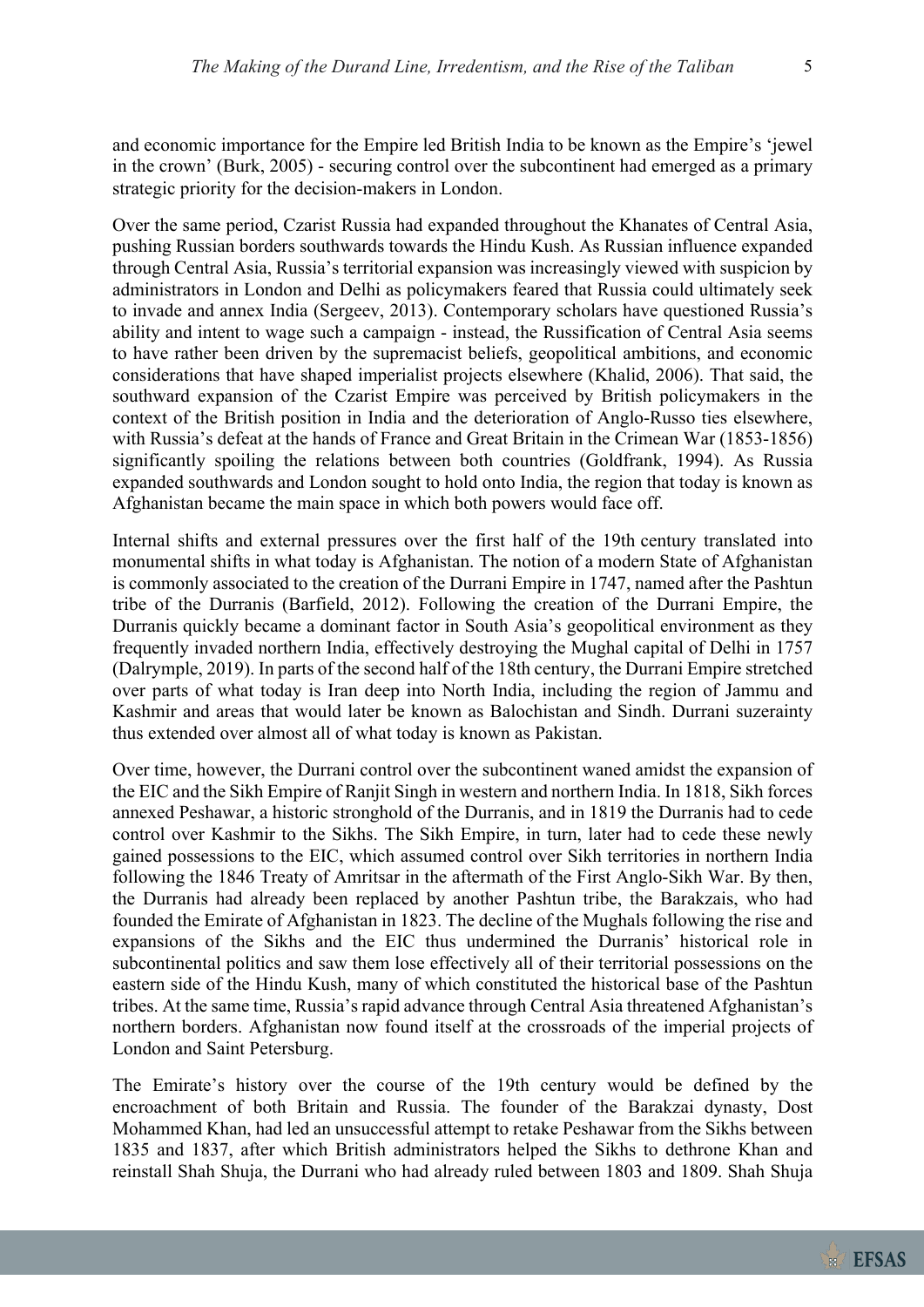enjoyed little support among the Afghan population and the EIC maintained a heavy military presence in Afghanistan that was obliterated by dissident Afghan units during the First Anglo-Afghan War in 1842. The humiliating British defeat in Afghanistan was accompanied by the death of Shah Shuja and the return of Dost Mohammed Khan to power while contributing to the notion of Afghanistan being the 'graveyard of empires' (Kühn, 2016). Shah Shuja's death and Dost Mohammed's victory additionally created a British dependency on Khan to operate as a partner, not an opponent. With tacit diplomatic and economic support, Dost Mohammed, who died in 1863, expanded the control of the Afghan government and cooperated with British interests in South Asia by accepting Afghanistan's territorial losses in the war against the Sikhs and not supporting the anti-colonial rebellion of 1857 in British India, known as the Indian mutiny or the First War of Indian independence. With Dost Mohammed, British India had managed to create, at least, not openly hostile relations.

Relations between the Emirate and the Raj soured in the 1870s, ultimately resulting in the Second Anglo-Afghan War (1878-1880) that reduced Afghanistan to a semi-autonomous British protectorate and saw growing territorial losses for Afghanistan in the Hindu Kush. In 1877 and 1878, Czarist Russia and the Ottoman Empire had fought a war over control in the Balkans that culminated in a victory for Saint Petersburg. When the subsequent diplomatic conference, the Congress of Berlin, failed to significantly benefit Russia's position in the Balkans, the Czarist administration intensified its attempts to expand Russian influence in Central Asia, including in Afghanistan (Tejirian & Simon, 2012). In 1878, Russia dispatched an unrequested diplomatic mission to Kabul, where the Czar's emissaries met with Sher Ali Khan, who had succeeded his father Dost Mohammed as Amir. This dispatch and Khan's (forced) reception of the mission was perceived as an affront by policymakers in the Raj. When the British sent their own diplomatic mission, the mission was refused entry into Afghanistan, further triggering British anxieties and leading to the outbreak of the Second Anglo-Afghan War. As British-Indian troops rapidly progressed towards Kabul, the Czar's refusal to support the Amir militarily sealed Sher Ali's defeat. Sher Ali Khan died in February 1879 and was succeeded by his son Mohammad Yaqub Khan. In May 1879, the new Amir and representatives from the Raj signed the Treaty of Gandamak, which handed control over the Khyber Pass (the main transport route through the Hindu Kush) as well as the Pashtun-dominated districts of Kurram, Pishin, and Sibi to the Raj (Lambah, 2012). In return for his concessions, the Amir would maintain his position in Afghanistan and would receive annual financial subsidies from British India (Barfield, 2010). Furthermore, the treaty included the creation of a British Mission in Kabul and saw London obtain control over Afghanistan's foreign policy (van Dijk, 2015). This last provision effectively turned Afghanistan into a British protectorate.

The terms of the Treaty of Gandamak were heavily rejected by the Afghan elite, reigniting tensions that led to a renewed outbreak of hostilities in 1879. As the first members of the British Mission arrived in Kabul, they were massacred by members of the Afghan Army, resulting in a second invasion of the country by British-Indian troops and a renewed victory of the Raj. Mohammad Yaqub Khan was forced to abdicate and went into exile in India, where he died in 1923. He was replaced by Abdur Rahman Khan, Mohammad Yaqub's cousin, who, following Afghanistan's crushing military defeat, was more susceptible to colonial demands. Abdur Rahman accepted the conditions set out in the Treaty of Gandamak, providing the Raj with territorial gains in the Hindu Kush and formalizing Afghanistan's status as a *de facto* British protectorate. It is worth noting that the Treaty of Gandamak did not mean that the Afghan influence over the ceded Pashtun areas practically evaporated: even after 1879/1880, Afghan rulers continued to collect taxes and exerted political influence in areas formally ceded to the Raj (Schetter, 2013). While this could be interpreted as blatant disregard for the Treaty of

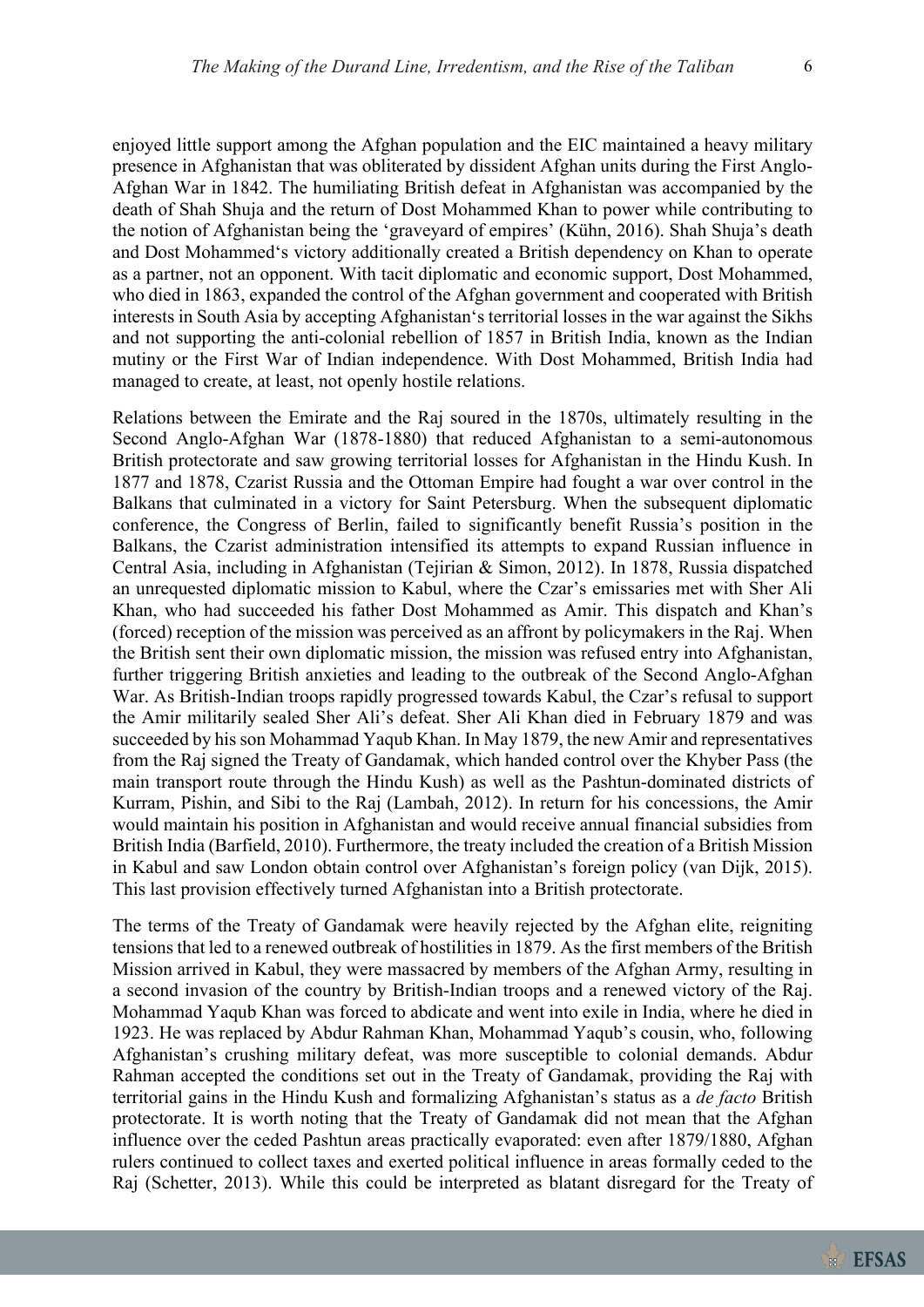Gandamak, it instead indicates how little oversight both Afghan and British-Indian authorities had over cross-border movement. In practice, the boundaries between Afghanistan and British India were informal at best.

The technical formalization of these boundaries followed in 1893 when Sir Mortimer Durand, then Foreign Secretary of the Raj, was dispatched to Kabul to reach an agreement with the Amir concerning the border between Afghanistan and British India. Durand arrived in Kabul without a pre-planned idea of where precisely the border was to lay (Omrani, 2009). This ambiguity preceding Durand's meetings with the Amir can be viewed as the result of the differing, competing schools of strategic thought that had taken hold in London and Delhi regarding British India's Afghanistan policy. For strategists in British India whose considerations were shaped by the geostrategic contest with Russia, the main question of concern was how far the British defensive positions should push into Afghanistan. Supporters of the 'forward' policy advocated for the creation of a British military presence in the Afghan plain, potentially via an annexation of Afghanistan, to oppose a potential Russian invasion before the invaders could arrive at the Hindu Kush (Schetter, 2013). Advocates of a more defensive policy option, in contrast, viewed the sheer geography of the Hindu Kush as sufficient protection for the Raj, meaning that Britain should focus on consolidating the territories it already held (ibid). As neither of these approaches became dominant over time, Durand enjoyed significant influence in how he and the Amir would draw the borders. Furthermore, the Amir's partial dependency on British subsidies provided Durand with significant negotiation leverage. In the end, the agreed-upon Durand Line cut through the Pashtun-dominated areas of the Hindu Kush, thereby dividing the homelands of influential Pashtun tribes (Kaura, 2020). The border-drawing process occurred arbitrarily, paying no heed to whether the border would divide communities in the region or whether the topology of the Hindu Kush would allow for an actual enforcement of this border (Clemens, 2004). Making things worse, the Afghan and British negotiators used different maps that were insufficiently sized, creating immense ambiguity as to where the border was (theoretically) located (Lambah, 2012).

The negotiations surrounding the Durand Line ultimately raise ethical and practical concerns. The border was drawn without input from the communities inhabiting these areas and the arbitrary division of tribal communities from the start socially delegitimized the Durand Line as a political boundary. The mapping process moreover created significant ambiguity as to where precisely the border lied. This ambiguity must be seen in the context of the region's geography: as topological factors were not considered, the Durand Line cut across mountains that regular border units would be incapable of controlling due to the climate and the general natural environment of the area. In this sense, the Durand Line was also politically arbitrary as neither the Afghans nor the Raj could practically enforce the Durand Line as a political border between Afghanistan and British India. The subsequent porosity thus further delegitimized the Durand Line in the community most affected by its drawing: the Pashtun population.

The drawing of the Durand Line ultimately served as the conclusion of the British attempts to consolidate control over the Hindu Kush to contain Russian expansionism into South Asia. An important component of the negotiations and the ultimate agreement between Durand and Abdur Rahman Khan are the formal signatories of the Durand Agreement. On the Afghan side, it was Abdur Rahman Khan in his role as Amir that signed the agreement. In subsequent decades, this has motivated the argument that the Durand Line cannot be considered an international boundary as the agreement was struck by the Amir personally, not by the Emirate of Afghanistan (Lambah, 2012). On the Raj's side, the signatory was the British Government

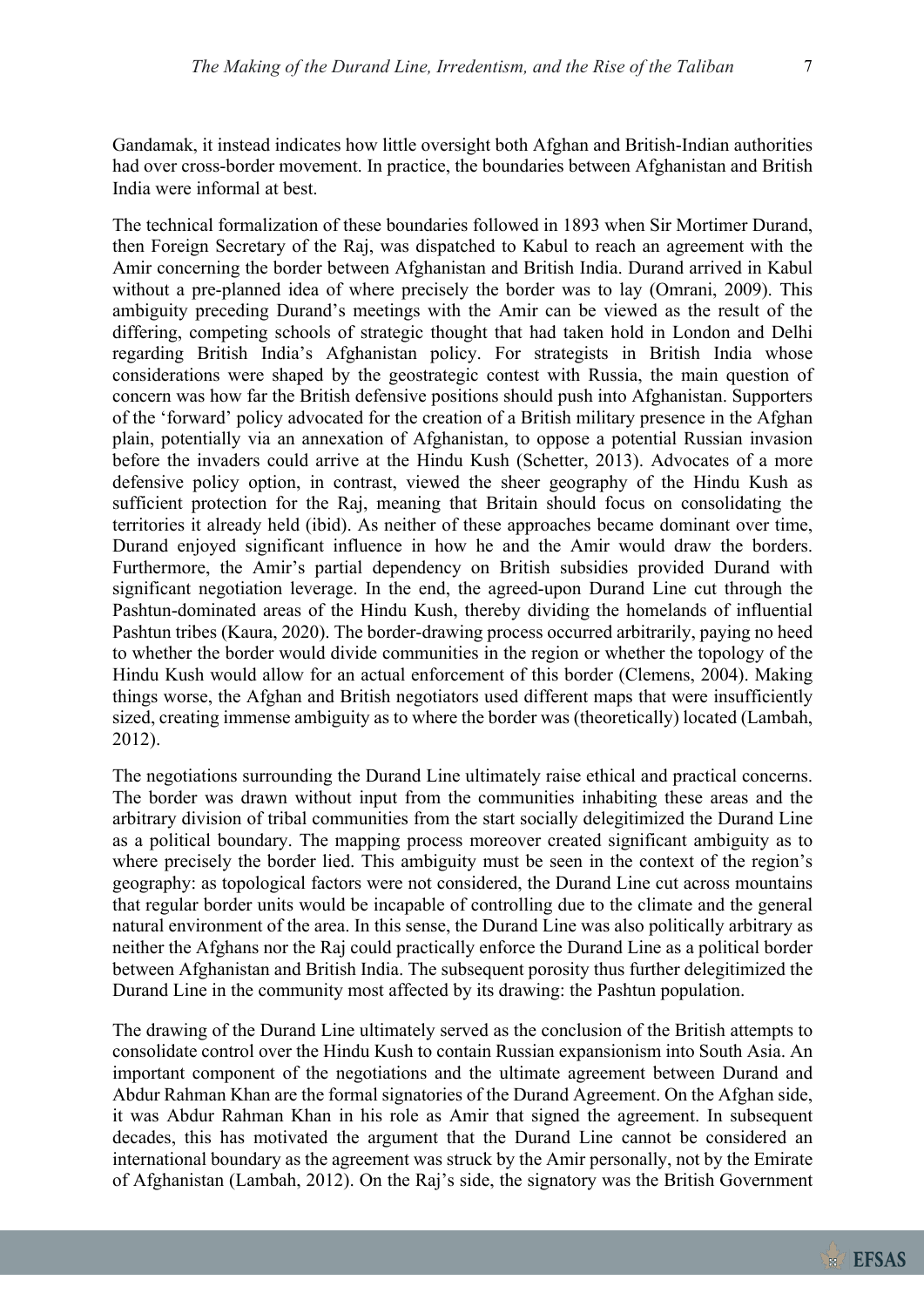of India. After 1947, as we shall see below, this evoked claims in Afghanistan that Pakistan had no legal claim regarding the Durand Line as a territorial boundary as the signatory of the agreement had legally ceased to exist (Poya, 2020). The negotiations between the Amir and Durand as well as their outcome would thus set the backdrop for many conflicts in the decades to come and formalized colonial control over areas that many Afghans and Pashtuns had long considered their own.

# **The Durand Line, 1893-1947**

The largely artificial nature of the Durand Line evoked opposition from Pashtuns on both sides of the 1893 boundary. In addition to the practical porosity and social illegitimacy of the Durand Line, it must also be noted here that the Durand Line was not initially envisioned to function as an international border in the legalistic sense borders are understood today. Durand himself suggested that,

*"The tribes on the Indian side are not to be considered as within British territory. They are simply under our influence in the technical sense of the term, that is to say, so far as the Amir is concerned and so far as they submit to our influence or we exert it."* (quoted in Lambah, 2012, p. 54)

While British India had thus acquired the tribal areas in the central and southern part of the Pashtun belt, they were not formally and politically integrated into British India as such. The Durand Line, at least in its initial stages, can therefore be seen to vaguely define spheres of influence for Afghanistan and British India in the Pashtun belt without the Raj claiming full control or suzerainty over its part of the belt. The term 'boundary' may thus be conceptually somewhat more useful than the more rigid 'border' in consideration of how the Durand Line functioned in practice. In Afghanistan too, the agreement was more interpreted as a shared approach of tribal management that delineated respective spheres of influence (Lambah, 2012). In practice, this meant that tribes governed themselves in a quasi-autonomous system after 1893. This somewhat changed over time: in 1897, tribal leaders launched a large-scale insurgency against the slightly growing colonial presence. Sixty thousand British-Indian troops were sent to the tribal areas to subdue the insurgents (Omrani, 2009). In 1901, the areas the Raj had gained through the Treaty of Amritsar and Treaty of Gandamak were integrated into the newly founded North-West Frontier Province (NWFP), separating the administration of the tribal areas from that of the Punjab (Satia, 2021). In 1904, the area's administrative status was once again changed. The areas acquired in the Treaty of Gandamak, where tribal rule was more heavily embedded, were administratively dissociated from the NWFP and given a quasiautonomous legal status once again (Omrani, 2009). The area surrounding Peshawar and the Khyber Pass, which the EIC had originally obtained following the Treaty of Amritsar, in contrast, remained part of the NWFP. Within British India, the Pashtun-dominated areas had once again been divided.

After the division of the tribal areas into the NWFP and quasi-autonomous zones, the colonial administration created a governance system for the non-NWFP areas that institutionalized the quasi-autonomous status of the tribal areas as well as their systemic denial of civil rights. Ensuring the security and defense of the frontier was largely left to tribal units that were organized in so-called Frontier Corps. The Frontier Corps, Conrad Schetter (2013) aptly observes, embodied the *"vague character of the Durand Line particularly well: they undertook security tasks in the transitional zone between British-Indian and Afghan rule which the British* 

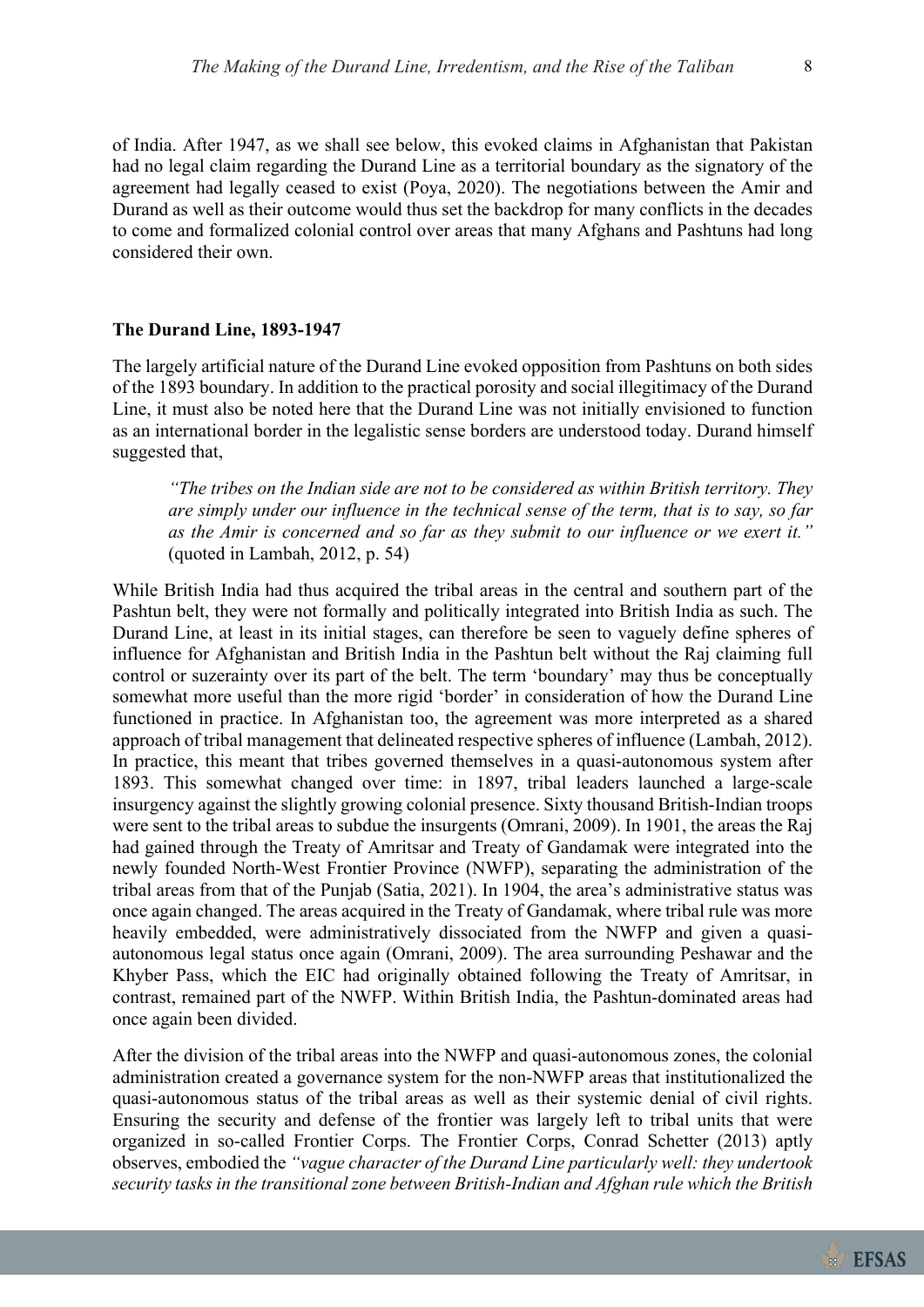*did not see themselves capable of tackling through a direct presence in the area"* (p. 57). The Raj also lacked a direct administrative presence in the tribal areas outside the NWFP: here, governance was left to tribal leaders, known as *maliks*. The support provided by the Raj to the *maliks* strengthened their tribal position, thereby undermining the relative internal egalitarianism that had long structured most Pashtun tribes (Schetter, 2013). In both the NWFP and the tribal areas, colonial authorities also enforced the Frontier Crimes Regulation (FCR) (Wagner & Khan, 2013). The FCR entailed three key provisions:

- Individuals charged under the FCR do not possess the right to appeal their conviction in court;
- Individuals charged under the FCR are not entitled to legal representation;
- Individuals charged under the FCR have no right to present evidence (Khan  $\&$ Khan, 2012).

In practice, the framework of the FCR created a legal context in which the Pashtun inhabitants of tribal-dominated areas were not formally integrated into the Raj but still partially subject to a set of specifically draconian laws created by the Raj. The quasi-autonomous status of the tribal areas and the division of the Pashtun belt into NWFP and non-NWFP zones indicates the convoluted character of tribal colonial governance, ultimately consolidating the peripheral position of the Pashtuns in British India.

Colonial border policy also continued to be shaped by developments in Afghanistan. In 1901, Abdur Rahman Khan died and was replaced by his son Habibullah Khan. Under Habibullah, Afghanistan remained neutral during WWI, reducing British concerns regarding German attempts to reduce London's influence in Afghanistan and Persia. Prior to WWI, the signing of a 1907 treaty with Czarist Russia at the Anglo-Russian Convention had also led to Afghanistan being formally considered as a buffer State between Russia and British India, significantly reducing British anxieties in the Great Game. Indeed, the Great Game and concerns regarding a Czarist intervention in India dissipated following the Bolshevist revolution in 1917 and the outbreak of the Russian Civil War (Lambah, 2012). Despite the erosion of the threat Russian designs may have posed for the Raj, issues surrounding the Hindu Kush prevailed. Following the 1919 assassination of Habibullah, his third son Amanullah Khan assumed the office of Amir and pleaded to cancel the Treaty of Gandamak. Amanullah launched an invasion of the Raj's western front in May 1919, thereby starting the Third Anglo-Afghan War. The conflict ended in August 1919 with the Treaty of Rawalpindi, in which British India ceded control over Kabul's foreign policy but in turn got Afghanistan to formally recognize the Durand Line as the territorial boundary between the Raj and Afghanistan, thereby adding a layer of formal legal legitimacy to the bordering process (Biswas, 2013). To further consolidate the legal stature of the Durand Line, the Treaty of Rawalpindi stipulated that all future agreements were not to be made between the Amir and the government of British India but between the government of Afghanistan and the government of British India, giving agreements the status of legal treaties between countries rather than agreements between a government and an individual (ibid). While weakening the Raj's influence over Afghanistan, the treaty of 1919 had formalized the ultimate *de jure* division of the Pashtun belt.

Despite its largely marginal position in the Raj, the Pashtun tribal areas did not remain isolated from ideological trends in British India and elsewhere. Anti-colonial and nationalist sentiments had intensified in British India throughout the first decades of the 20th century and also arrived in the tribal areas, where many Pashtun advocates did not focus on dividing communities along

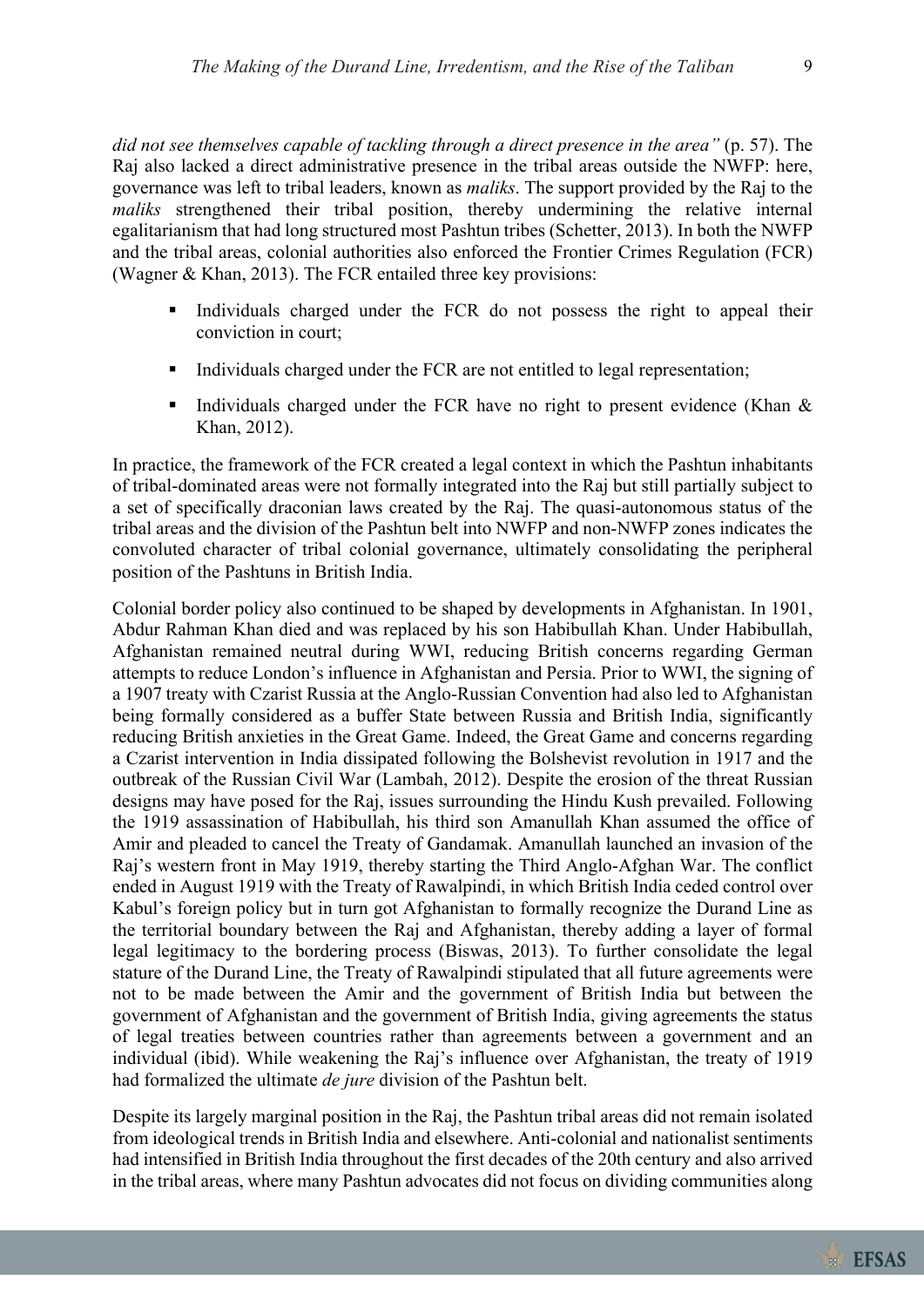religious but along ethnic lines. Tribal leaders on both sides of the border, sometimes collectively and sometimes separately (Wagner & Khan, 2013), began lobbying for the creation of Pashtunistan ('land of the Pashtuns'), a separate country for the Pashtuns of British India (Satia, 2021). The aspiration to establish Pashtunistan as a separate nation-State made use of Western political concepts regarding the nation, nationalism, and national self-determination. The adaptation of the notion of Pashtunistan embodied a paradigmatic shift in how Pashtuns conceptualized their ethnic community: instead of viewing it in tribal terms that effectively maintained the separation of the various tribes, Pashtun leaders began viewing the tribes as being united by their ethnonational identity as Pashtuns (Schetter, 2013). As was the case elsewhere in British India, nationalist sentiments were thus on the rise throughout the 1920s, 1930s, and 1940s.

The desire to form a Pashtun nation-State had a profound influence on the position of the Pashtuns in the build-up to the partition of British India in 1947. When the dissolution of the Raj became increasingly palpable, Pashtun leaders, with support from the Afghan government, began pushing for an independent Pashtunistan that would not form a part of the Muslimmajority country that would ultimately be known as Pakistan (Satia, 2021). Indeed, the postpartition status of the tribal areas outside the NWFP was unclear due to their quasi-autonomous status, enabled by their lack of formal integration into the Raj (Omrani, 2009). The Indian Independence Act of July 1947, passed by the British parliament, undermined the hopes of an independent Pashtunistan by ruling that British India was to be divided into two dominions, India and Pakistan (Chakrabarty, 2008). The tribal areas were consequently transferred to Pakistan following partition in August 1947. The integration of the tribal areas into Pakistan in the face of tribal and Afghan opposition and the reaffirmation of the Durand Line as the legal boundary between Afghanistan and Pakistan would significantly shape the relations between both countries in the following decades.

The story of the Durand Line and the part of the Pashtun belt that was integrated into the Raj from 1893 onwards is one of simultaneous integration and marginalization that would later be echoed by the tribal areas' status in Pakistan. Parts of the Pashtun belt, most notably the area surrounding Peshawar and the Khyber Pass, became a *de jure* and *de facto* part of British India due to its integration into the Raj as part of the NWFP. This provincial status enabled the infrastructural and economic integration into the remainder of British India. The southern areas of the Pashtun belt, in contrast, were given quasi-autonomous powers and were not formally integrated to the same extent. This weakened the political position of the colonial government while strengthening tribal *maliks*, thereby partially shifting but also partially reinforcing tribal structures. The economic and political integration of these southern tribal areas was practically non-existent. When British India was partitioned in 1947, then, Pakistan inherited practically semi-sovereign areas that various foreign regimes had struggled to exercise sovereignty over (Omrani, 2009). The Pakistanis now faced a largely hostile local population that strived to establish its own country and was backed by its next-door neighbors.

#### **The Durand Line post-partition: conflicts, nationalism, and the rise of the Taliban**

The position of ethnic Pashtuns in Pakistan and the contested legality of the Durand Line immediately became a contentious issue between Afghanistan and Pakistan following partition. As previously discussed, Afghan Pashtun communities and the Afghan government had advocated for an independent State of Pashtunistan to be created in the tribal areas on the

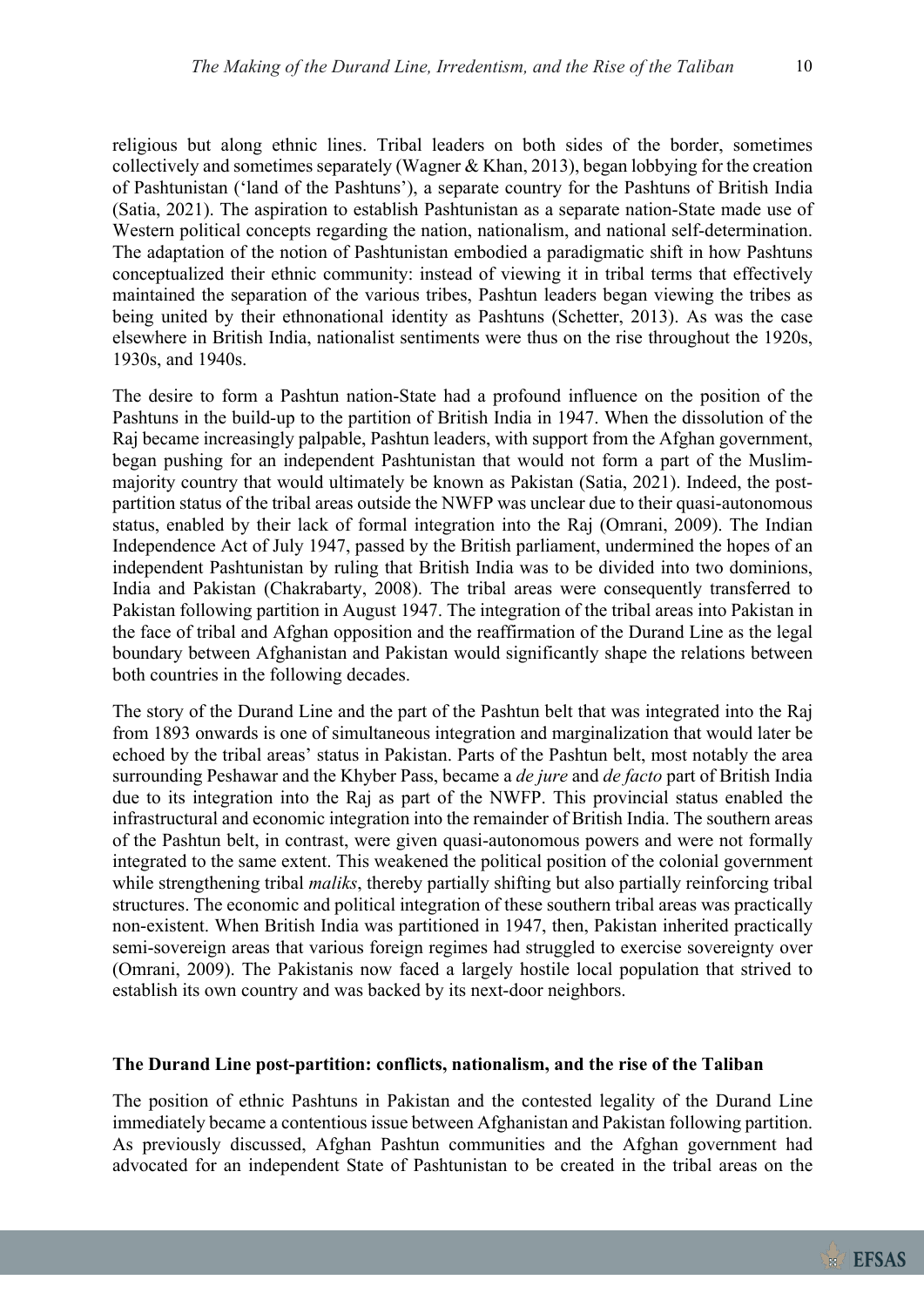British-Indian/Pakistani side of the Durand Line. Alternatively, it was argued by Pashtuns on both sides of the border, the British-Indian Pashtuns should have the option to accede to Afghanistan via a plebiscite. The 1947 Indian Independence Act rendered both options legally impossible. After partition had formally taken place, Afghanistan's *de facto* political leader at the time, Prime Minister Shah Mahmud Khan, refused to recognize the Durand Line as the legal border between Afghanistan and Pakistan (Satia, 2021). On the grounds that Kabul did not recognize the Durand Line, Afghanistan was also the sole country rejecting Pakistan's official entry into the newly founded United Nations (Kaura, 2020). The refusal of Afghan authorities to recognize the Durand Line rested (and partially continues to rest) on three main arguments (Lambah, 2012):

- The Durand Agreement is not valid as it incorporates areas that were ceded under British-Indian duress in the Treaty of Gandamak. Some have also argued that the Durand Agreement was solely written in English, a language Abdur Rahman could not read.
- § The Pashtun community of British India should have had the possibility to decide whether to establish an independent State or become part of Afghanistan. As this plebiscite demanded by Pashtun nationalists did not take place, Pakistan has no legal or moral claim to rule over the Pashtun population that used to be part of British India.
- § The Durand Agreement was signed between the Amir of Afghanistan and the government of British India and is no longer valid as the government of British India has ceased to exist as a legal entity following the partition of British India. Pakistan is not to be considered as one of the successor States of British India, meaning that it cannot inherit its territorial boundaries.

Pashtun nationalists here fused moral and legal arguments to justify their opposition to the Durand Line. Morally, the argument went, the Durand Line could not be recognized because it was signed under duress, included areas that were ceded under duress, and because the Pashtuns did not receive a say in the matter. This underlying moral position, in turn, shaped the legal argumentation: as Pakistan possessed no legal (or moral legitimacy) to rule over the Pashtuns, the border must not be recognized. Furthermore, as the Treaty of Gandamak had been signed by the Amir personally, it carried no legal prowess. It is notable here that this was somewhat selective: while power imbalances between Durand and the Amir had certainly been existent, the Amir had also benefited from British financial support throughout his reign. Moreover, the Treaty of Gandamak had been re-ratified in 1919. At least in legal terms, the argumentation of Pashtun nationalists was consequently rather questionable.

Indeed, Pakistani authorities based the arguments supporting the Durand Line on legal rather than moral arguments. They argued that the 1919 Treaty of Rawalpindi had seen an Afghan government confirming the Durand Line as an international boundary - furthermore, the 1947 Indian Independence Act had clearly identified the dominion of Pakistan as one of the legal successors of British India, entitling Pakistan to inheriting the boundary of the Durand Line (Lambah, 2012; Omrani, 2009). In short, the Afghan and Pakistani sides had distinctly different understandings of whether the legal status of Pakistan entitled the Durand Line to a sustained legal existence following partition. The extent of Afghanistan's political and diplomatic opposition to Pakistan's position on the Durand Line further indicates that the Pashtun question was a decisive political topic for Afghan decision-makers: in a country that was demographically dominated by Pashtuns, the future of the Pashtun population in Pakistan could

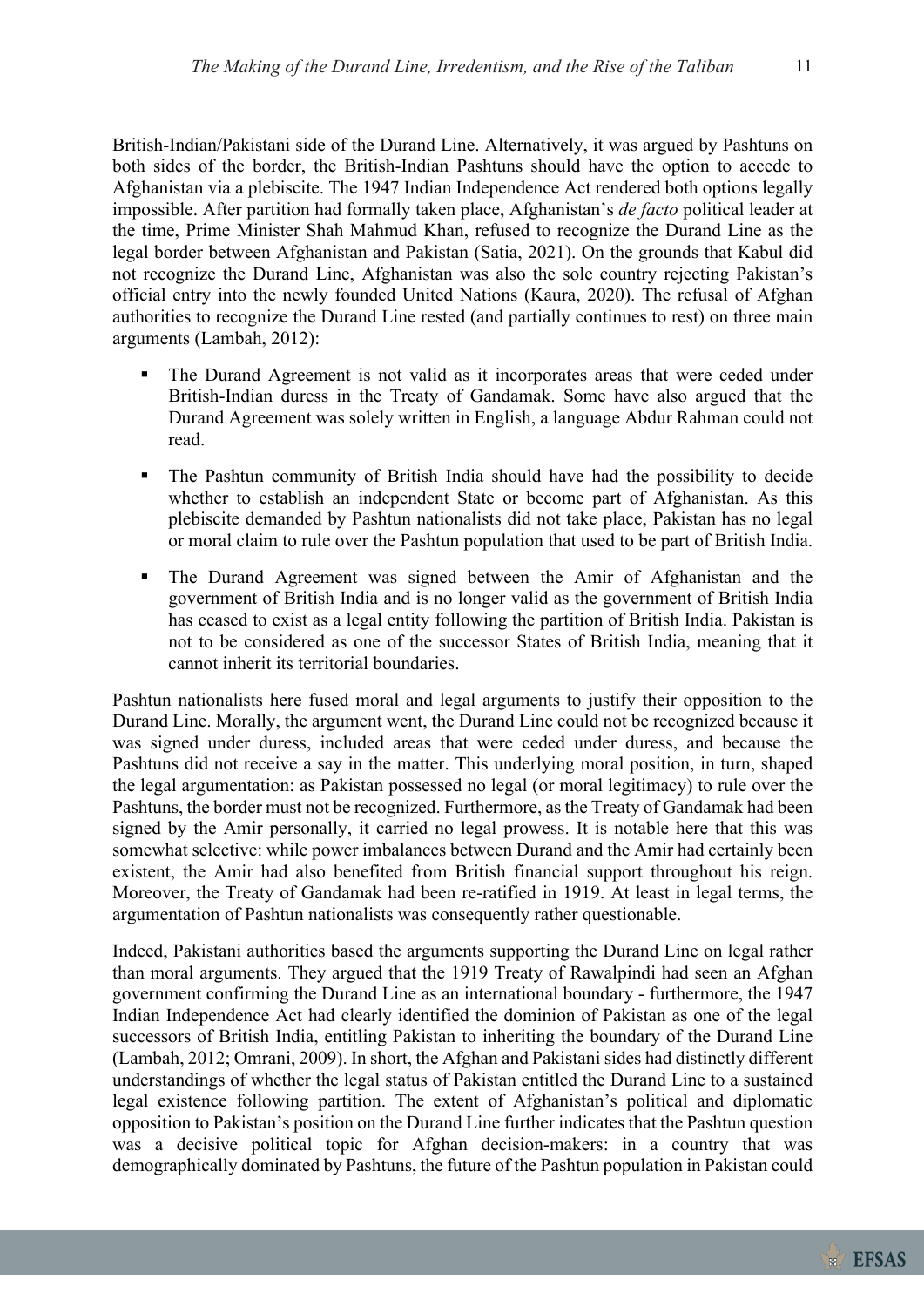obtain a pronounced domestic political significance due to the social ties surrounding the Durand Line.

The Durand Line remained a flash point in the following years and became rapidly infused with the geopolitical dynamics of the Cold War. During the late 1940s and 1950s, Afghan and Pakistani forces frequently engaged in skirmishes surrounding the border, potentially also due to uncertainty as to precisely where the border was located. Pakistan's diplomatic position on the Durand Line was supported by the United Kingdom and the United States, also by virtue of Pakistan's entry into the Southeast Asia Treaty Organization (SEATO) in 1954. SEATO, modelled along the lines of NATO, was a collective security organization that was designed to create a bulwark against the expansion of Soviet and Chinese-backed communism in South and Southeast Asia (Fenton, 2012). Pakistan's comparatively staunch anti-communism made Islamabad a key ally for London and Washington's containment strategy in the Asia-Pacific, boosting Islamabad's claims vis-à-vis Kabul. In Afghanistan, the rise of the Pashtun nationalist Mohammed Daoud Khan as Prime Minister in 1953 further consolidated the pro-Pashtun factions in Kabul. Mohammed Daoud was an active proponent of the notion of a 'Greater Pashtunistan', the attainment of which by default threatened Pakistani territoriality, especially as Mohammed Daoud facilitated Afghan support for tribal militias in the NWFP (which had retained its name following partition), the non-NWFP tribal areas, and the southern Pakistani province of Balochistan (Wagner & Khan, 2013), which some Afghan politicians also considered as a historical part of Afghanistan (Schetter, 2013). In 1961, relations between the two neighbors had deteriorated to a point at which diplomatic ties formally broke down entirely until 1964. London and Washington's support for Pakistan as well as Mohammed Daoud's hardline position on the Pashtun question had maintained the Durand Line as a frontline for Afghan-Pakistani tensions.

Internally, Pakistan's policy towards the tribal areas outside the NWFP saw a shift in the early 1970s, also due to the independence of East Pakistan (Bangladesh) in December 1971. After partition, the Pakistani government had initially continued the quasi-autonomous model used by the colonial administration: while the NWFP maintained a provincial status, the tribal areas were largely left to their own devices and lacked the same degree of administrative and legal integration. The growth of Bengali ethnonationalism in East Pakistan shifted the approach of the ruling elite in Islamabad, historically dominated by ethnic Punjabis. In July 1970, as tensions in East Pakistan threatened to boil over and seemed to bring about the impending collapse of Islamabad's rule in East Pakistan, the government began to launch measures that sought to contain ethnonationalist sentiments in the tribal areas, with Islamabad creating the administrative division of the Federally Administered Tribal Areas (FATA) (see map below).

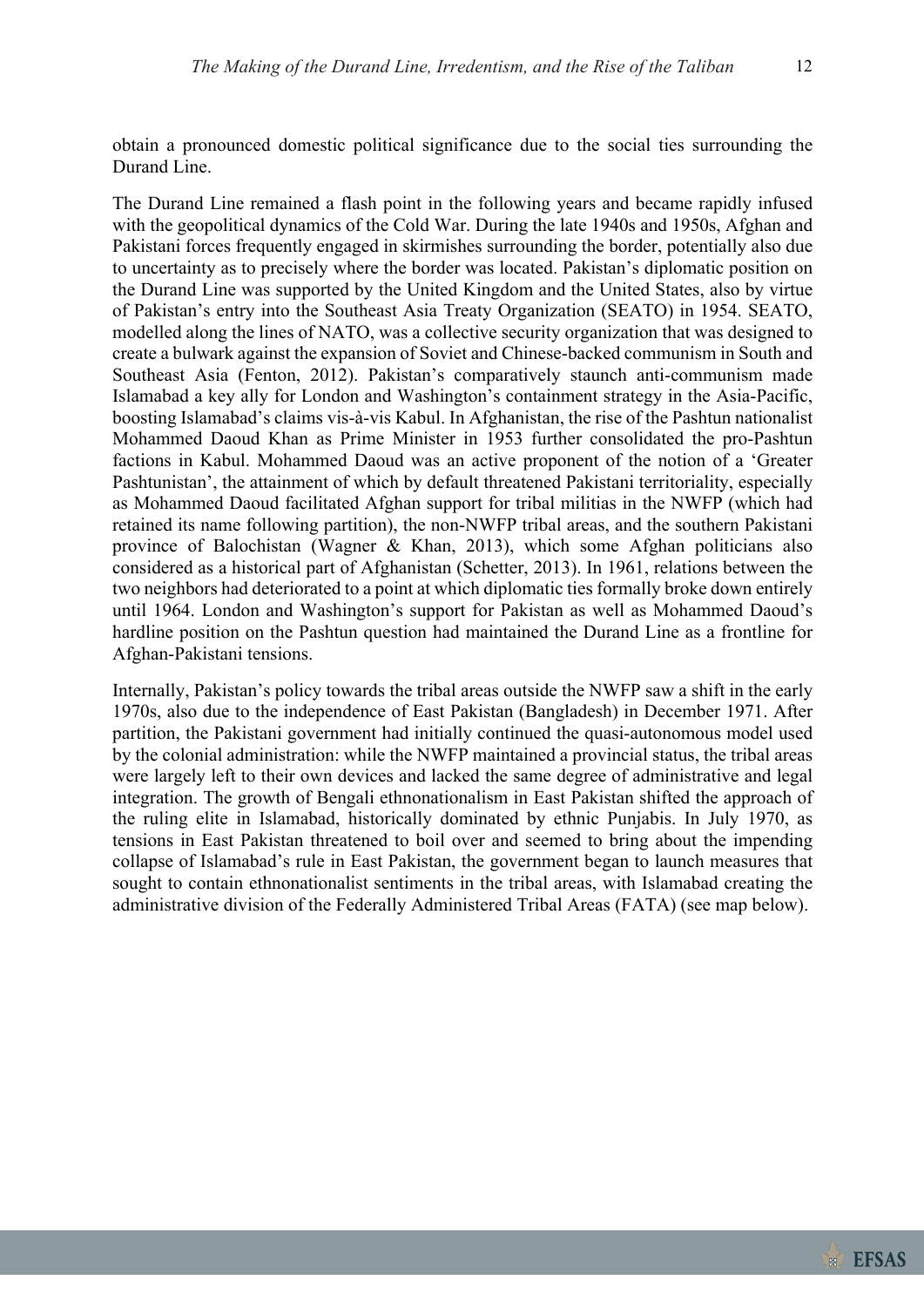

# **Map: FATA and NWFP**

Source: Jan (2010).

The newly created FATA was under direct control of the office of the President (Schetter, 2013) and effectively replicated the governance measures taken by the British colonial administration. The Pakistani government enhanced its cooperation with the *maliks*, thereby recreating a governance structure in which the *maliks* heavily benefited from their association with the government and their tribe-internal roles, reinforcing dependency relations in the tribes without improving the integration of the tribes into the rest of the country (Schetter, 2013). The FCR was also reimposed in the FATA, where it remained in place until 2018 (Mahsud & Ahmad, 2021). From the early 1970s onwards, the Punjabi elites in Islamabad thus turned to an increasingly repressive governance approach that saw the growing militarization of the tribal areas and the growing repression of ethnonationalist sentiments in the FATA (Satia, 2021). To undermine potential ethnonationalist opposition, the elites had turned towards the same tools the colonial administration had employed some seventy years earlier: systemic rights denial

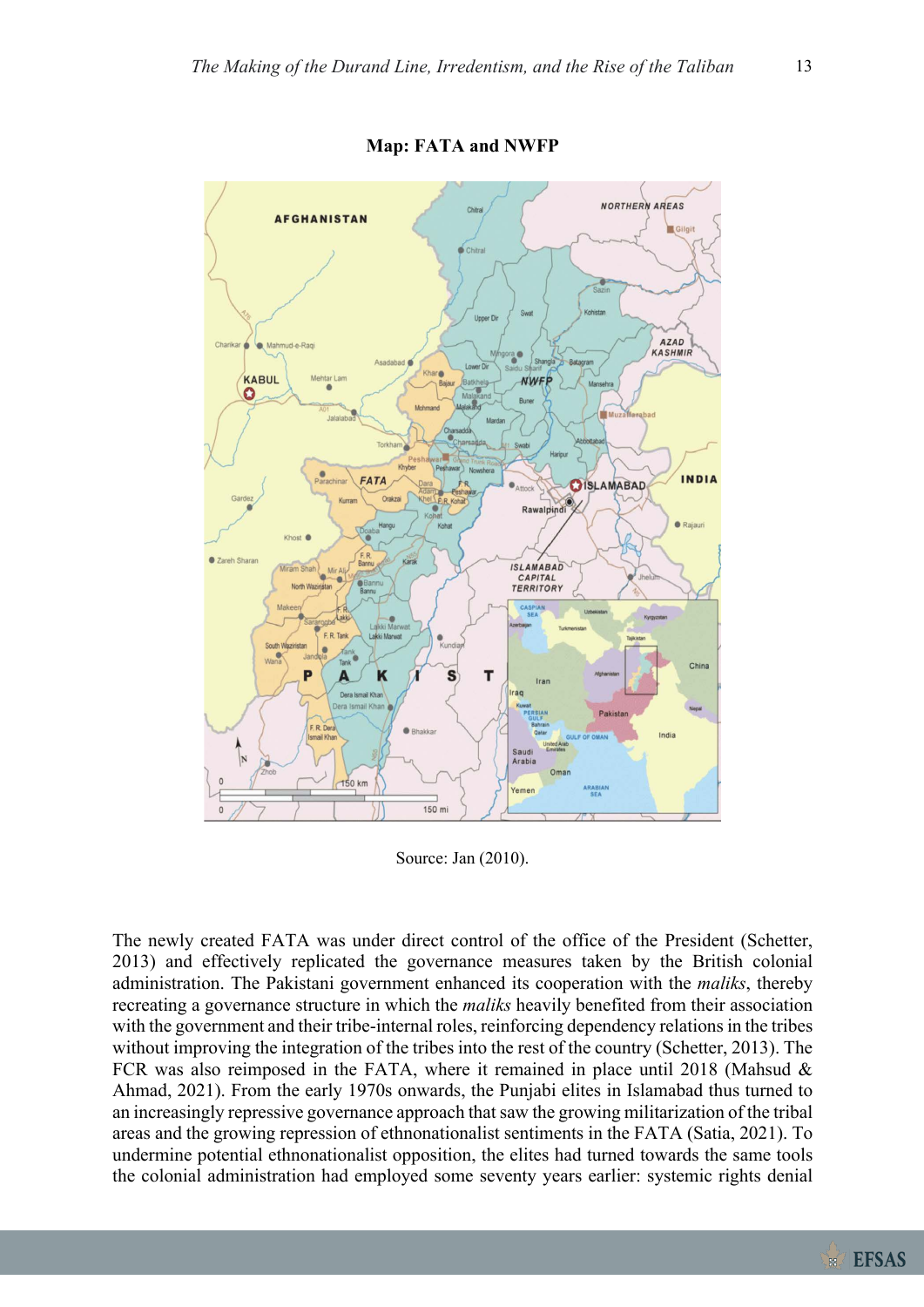and selective-opportunistic cooperation with local elites. As a result, the Punjabi elite in Islamabad and Lahore was (and is) frequently accused of pursuing a form of "Punjabi imperialism" (quoted in Kiessling, 2016, p. 33). The desire to consolidate centralized control must here be seen in the context of the seeming disintegration of Pakistan following the impending independence of East Pakistan.

At the same time, there were some efforts to weaken the pro-Pashtunistan elements in the tribal areas by weakening the identification of individuals as Pashtuns and co-opting them into the State apparatus. Pashtuns were increasingly integrated into the Pakistani bureaucracy and armed forces, resulting in a historic over-representation of Pashtuns in the Pakistani Army (Shah, 2019). By 2006, ethnic Pashtuns accounted for 15-22% of all officers and 20-25% of all regular soldiers despite accounting for only 16% of the total population (Abbas, 2006). Especially after the loss of East Pakistan, the security apparatus in particular intensified its focus on recruiting Pashtuns (Schetter, 2013). Through a two-pronged strategy of coercion and co-option, the Pakistani government sought (and largely succeeded) in weakening demands for an independent Pashtunistan by replacing ethnonationalist sentiments with a nationalist sense of belonging. As will be shown below, the notion of an independent Pashtunistan was further weakened by Pakistan's religious policy from the second half of the 1970s onwards.

Towards the late 1970, the Pashtun question and Pakistani policy towards the tribal areas became increasingly tied to the domestic turmoil in Afghanistan. In 1973 the Pashtun nationalist and former Prime Minister Mohammed Daoud Khan had led a coup d'état against his cousin, King Mohammed Zahir Shah, ending two centuries of monarchic Pashtun rule in Afghanistan. Mohammed Daoud was toppled five years later by Afghanistan's communist party, the People's Democratic Party of Afghanistan (PDPA), which enjoyed close ties with the Soviet Union. In response to the PDPA's social reforms and modernization programs, many Afghan Pashtun leaders began arming their communities, ultimately resulting in the outbreak of the Soviet-Afghan War in December 1979 as the USSR intervened in support of the PDPA. The USSR's scorched earth tactics largely obliterated Afghanistan's agricultural produce in the rural areas (Felbab-Brown, 2012) and forced rural populations to either relocate to urban centers or flee from Afghanistan. Six million Afghans, accounting for one fifth of the population, fled the country, primarily to neighboring Iran and Pakistan (Refworld, 1999). By 1999, two million Afghan refugees still resided in Iran and Pakistan (ibid.). In Pakistan, things were changing as well: In 1977, General Zia ul-Haq had led a coup that replaced the democratically elected government of Zulfikar Ali Bhutto, who was executed in 1979. Zia launched a massive Islamization program of the country: financed by the Gulf States, the Zia government led the creation of Wahhabi Islamic schools, especially in the FATA and the NWFP. The fact that the FATA and the NWFP bordered Afghanistan and were dominated by ethnic Pashtuns also made these areas the primary targets for Afghan refugees for many of whom the Wahhabi madrassas were the sole form of available schooling (Sullivan, 2007). At the same time, the ISI, supported by the Gulf States and the American CIA, ramped up its support for the mujahideen forces, many of which actively recruited Afghan and Pakistani Pashtuns in Pakistan. For Islamabad, the outbreak of the Afghan-Soviet War had three key implications: (1) the pro-Pashtunistan position of Kabul was severely weakened by domestic turmoil, reducing the diplomatic pressure on Pakistan along the Durand Line, (2) by supporting different factions in the war, Pakistan could potentially play a decisive role in Afghanistan's political future, and (3) displacement and the growing exposure to Wahhabi teachings in Pakistani madrassas provided an additional opportunity to weaken the Pashtun ethnonationalist sentiments at the expense of alternative identity categories that Pakistan could shape.

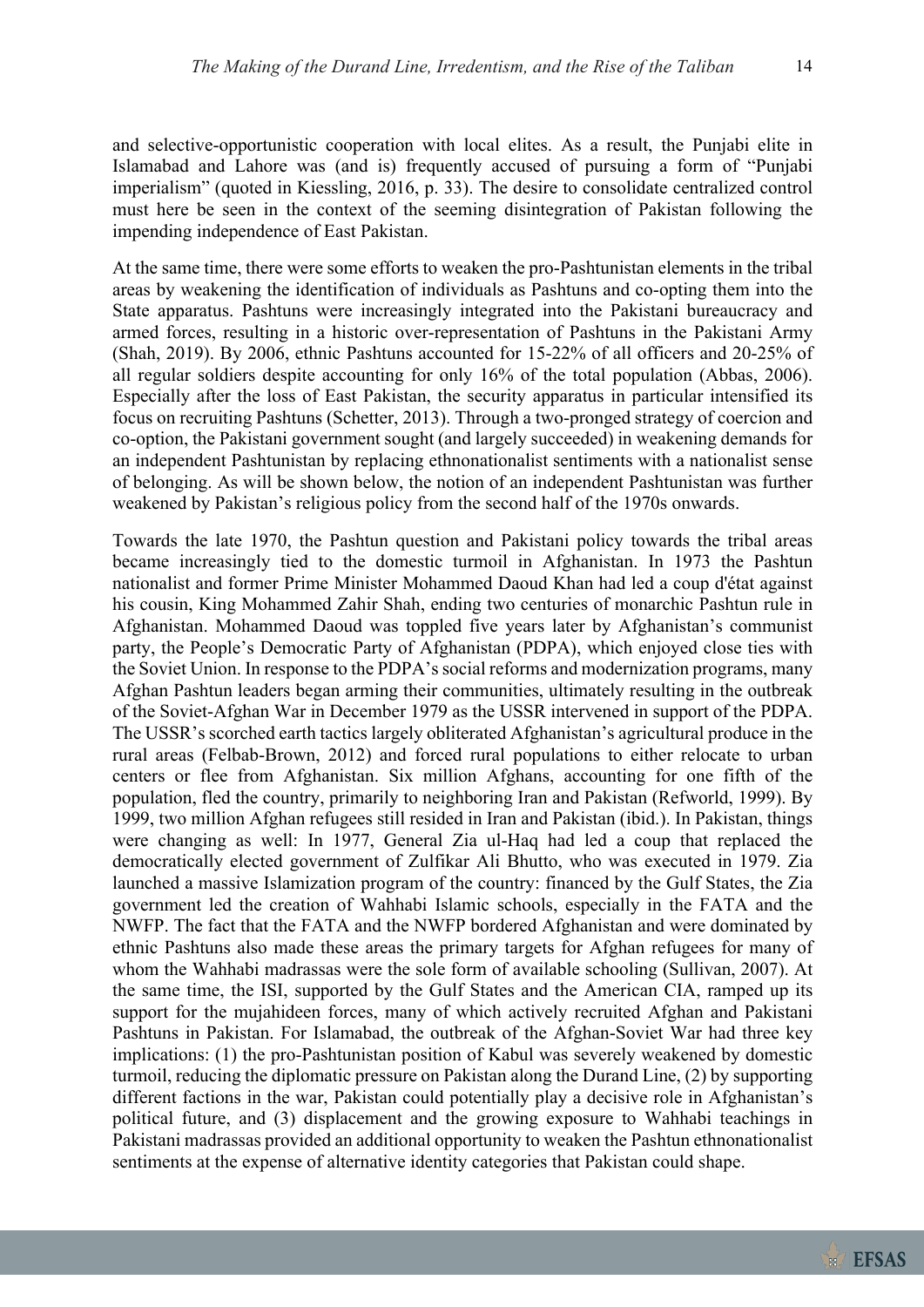**EFSAS** 

Pakistan's policy during the Afghan-Soviet War and the subsequent Afghan Civil War sought to rewire the Pashtuns' ethnocultural identity by increasingly infusing it with Islamist beliefs while weakening ethnonationalist elements. To ensure beneficial ties with various mujahideen groups, most of which were dominated by ethnic Pashtuns, Zia permitted the influx of Afghan refugees and exploited the porosity of the border to transport arms and fighters into Afghanistan (Lambah, 2012). The war in Afghanistan concurrently broke up traditional social structures in the cross-border Pashtun community: many of the comparatively empowered tribal elites emigrated from Afghanistan to places other than Pakistan, resulting in tribe-internal power vacuums that were increasingly filled by radical clerics in Pakistani madrassas (Schetter, 2013). The (in)direct Pakistani oversight over these madrassas created a deepening link between this refugee community and the Pakistani State, allowing Pakistani authorities to advocate for the application of more radical ideological frameworks that intensified the understanding of the war with the Soviets and other Afghan factions as a *Jihad* (ibid.). The ultimate outcome of these increasingly fundamentalist ideological frameworks was the emergence of Islamist groups such as the Taliban, which then received concerted and increasingly exclusive support from the ISI. This strong Islamist but comparatively weak Pashtun-ethnonationalist element elevated the Taliban, founded in Kandahar in 1992, as the ISI's preferred proxy in Afghanistan. The Islamization of Pakistan's domestic policy, launched by Zia, thus obtained a foreign policy dimension that facilitated diplomatic, financial, and operational support for the Taliban, playing a key role in the Taliban's ultimate military success in 1996. The war in Afghanistan had provided Pakistan with the opportunity to recalibrate its relations with Kabul by shaping who possesses political power in Afghanistan while simultaneously undermining Pashtunnationalist voices.

Pakistan's foreign policy towards Afghanistan from the late 1970s onwards must be seen in the context of its strategic depth policy towards India. The strategic thinking of Pakistan in its neighborhood continues to be dominated by its history with India after 1947, especially regarding the unresolved issue of control over Jammu and Kashmir. For Islamabad, pro-Pakistani Afghan governments can provide depth in Pakistan's strategic posturing concerning India: on the one hand, Pakistan must avoid an India-friendly government in Kabul that could exploit Pashtun nationalist sentiments in Pakistan to start a two-front war (Siddique, 2011). As such, ensuring that a Pakistan-friendly government holds control in Afghanistan is a national security priority for Pakistan. Secondly, if a war with India does take place, Pakistan will have to fall back onto Afghan territory, for which the presence of a pro-Islamabad government is once again key. The support for the mujahideen and later the Taliban therefore served Pakistan's strategic posturing in relation to India, especially as Pakistan could later facilitate the influx of fighters into India-administered Jammu and Kashmir, where fighters who had previously fought in Afghanistan launched a *Jihad*-inspired insurgency in the 1990s (Ganguly, 2001). Pakistan's foreign policy towards Afghanistan has historically combined ethnic, religious, and strategic motivations that ultimately seek to install a pro-Pakistan government that is relatively silent on the Pashtun question while boosting Pakistan's posturing vis-à-vis New Delhi.

The war in Afghanistan and Pakistan's support for the Taliban in the context of its strategic depth policy had profound implications on both sides of the border. Pakistani support for the Taliban significantly changed the trajectory of the civil war in Afghanistan by providing the Taliban with access to funds, arms, and indoctrinated recruits. The rise of the Taliban and the fall of Kabul in 1996 had severe consequences for the country as a whole, decisively shaping Afghanistan's development throughout the 21st century up until now. Pakistani engagement in Afghanistan from the late 1970s onwards, however, also changed things in Pakistan. In the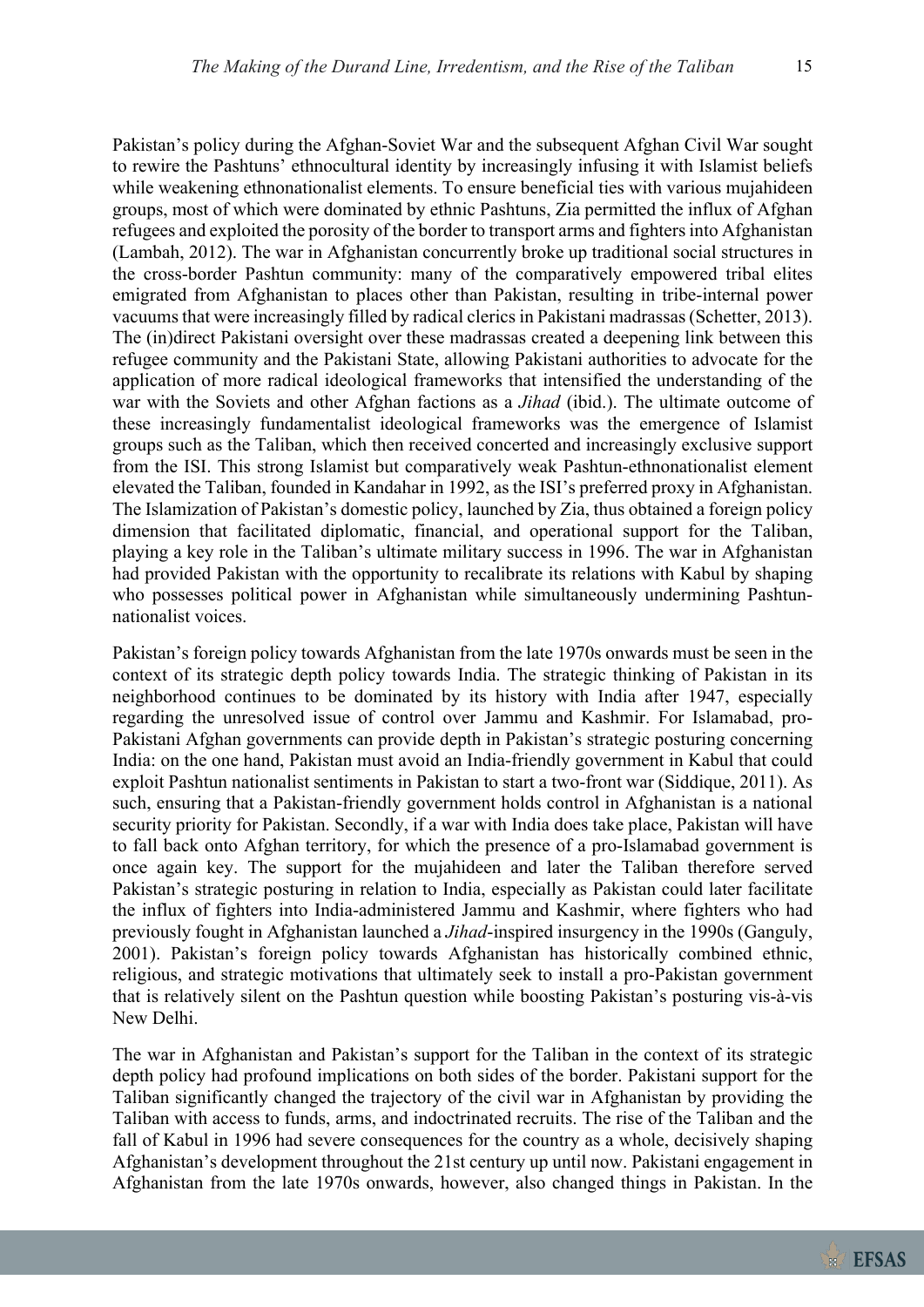words of journalist Declan Walsh (2020), *"Peshawar changed beyond recognition in the 1980s, when it was the cockpit of the jihad against the Soviet occupation of Afghanistan"* (p. 83). On the one hand, Pakistan was now the home of millions of Afghan refugees. Many of these refugees stayed in Pakistan as the Taliban rose to power, forming a quasi-permanent presence in the borderlands. On the other hand, the success of the Taliban in Afghanistan empowered militant groups in Pakistan as it highlighted that the creation of a fundamentalist, *Sharia*-dominated State was truly possible. The most notable group here is the TTP, which built on the ideological and ethnic Pashtun elements of the Afghan Taliban in its fight against the Pakistani government (Sayed, 2021). The rise of the Taliban in Afghanistan thus enabled the creation and expansion of the TTP in Pakistan. For Pakistan, the support for the Taliban has consequently been a double-edged sword: strategic success, namely the attainment of relative strategic depth, has come at the expense of internal insecurity and growing State frailty.

It would also be wrong to assume that the establishment of an Islamabad-backed Taliban regime between 1996 and 2001 eliminated tensions surrounding the Durand Line. Pakistan did not buck on its historical insistence of the Durand Line as the international boundary between both countries following the Taliban's rise to power. The Taliban's position on the Durand Line indicated that although Pashtun nationalism had been weakened, ethnonationalist sentiments continued to play a role: as any other previous Afghan government, the Taliban refused to recognize the Durand Line (Kaura, 2020). Despite its existence as a proxy of Pakistan, the Durand Line was the key area in which the Taliban was unwilling to accommodate its Pakistani backers.

At the same time, pro-Pashtunistan rhetoric on both sides of the border may be a discursive performance, not the expression of a genuine intent to work towards the establishment of a Pashtunistan. One of the main reasons the idea of Pashtunistan lacked popular support on both sides of the border, Barfield (2010) writes, was because *"you cannot smuggle if there is no border, and Afghans made large profits moving untaxed goods across boundaries where a single ethnic group straddled both sides"* (p. 280). The creation of a Pashtun State would have threatened the illicit trans-border economy that the Taliban also profited from. The Taliban's rhetorical-ideological opposition to the Durand Line and its practical dependency on the porosity of the border thus meant that Pakistan did not succeed in enshrining and consolidating the Durand Line as an international border, even with the Taliban in control in Kabul.

Following partition, the developments surrounding the Durand Line have been directly shaped by the often hostile relations between Afghanistan and Pakistan. Various Afghan politicians from various political factions (republican, communist, Islamist) have used the position of the Pashtun population in Pakistan as a means of exerting pressure on the government in Islamabad. Support for an Afghanistan-affiliated Pashtunistan has ranged from simple rhetorical support to the support for Pashtun militias on the Pakistani side of the Durand Line under Mohammed Daoud Khan. For Pakistan, the presence of a centralized Afghan government with a distinctly pro-Pashtun orientation implies a threat to its national sovereignty and the viability of its strategic depth policy. These strategic pressures mean that Pakistan must work towards a government in Afghanistan that is open towards Pakistan while being comparatively weak on the question of a Pashtun nation-State. In the build-up to the first Taliban regime, the ISI largely achieved this goal by transforming Pashtun tribal identities: while tribal norms were not necessarily eroded, they were changed through their growing interaction with Islamist norms and ideas (Schetter, 2013). While this process was orchestrated by organs of the Pakistani security apparatus, it would also be too simplistic to view Afghan refugees as passive, agency-lacking recipients of this discourse: the Taliban's non-recognition

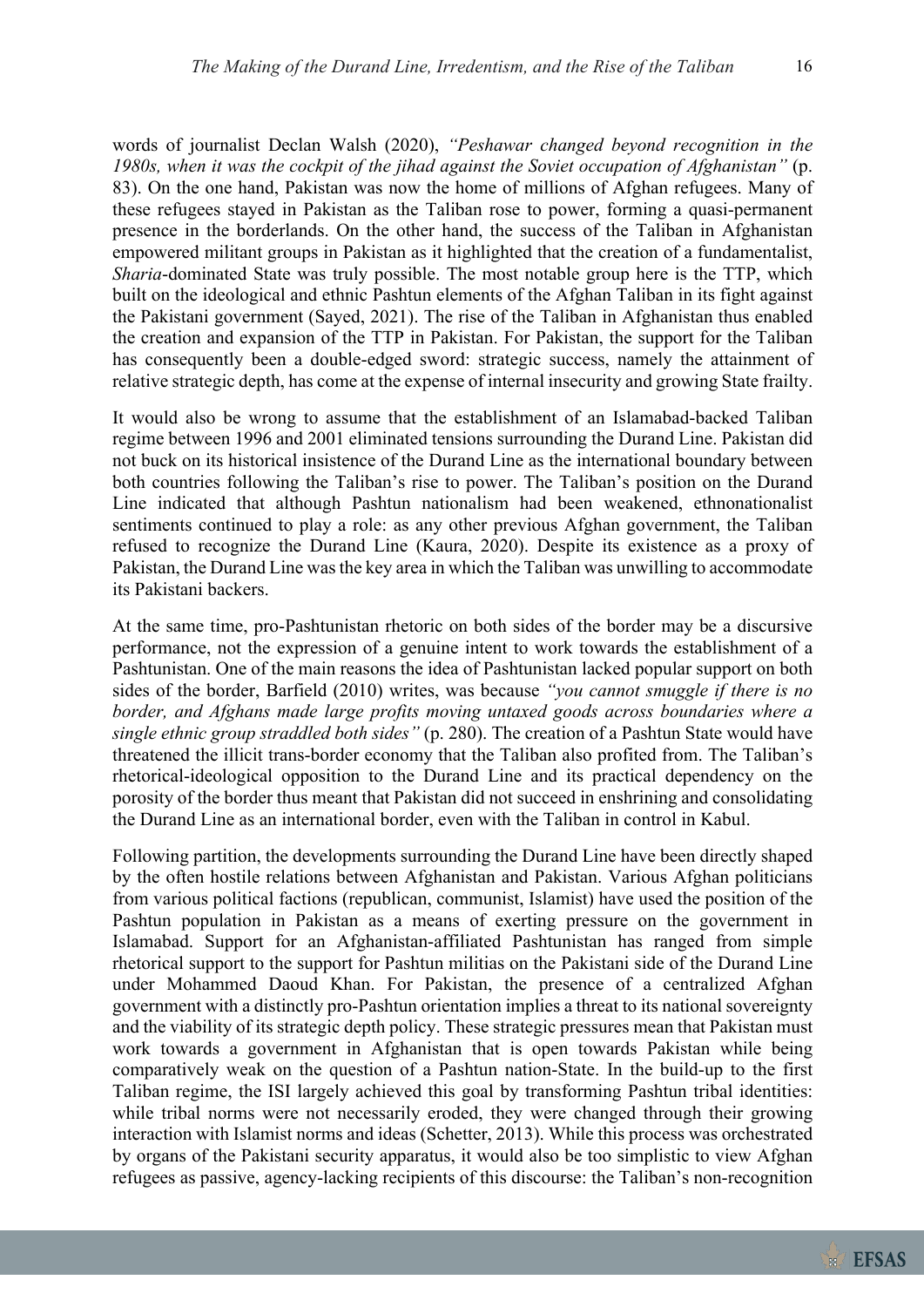of the Durand Line here highlights the Taliban's agency in its relations with Pakistan. The ties between the Taliban and Pakistan, despite their mutual dependency, are thus fluid over time and not without tensions.

# **The Durand Line after 2001**

In 2001, US President George W. Bush declared that the United States now found itself in a 'global war on terror' following the 9/11 attacks perpetrated by Al Qaeda, the leaders of which had been based in Afghanistan for some time. When the US demanded that the Taliban regime extradite leading Al Qaeda figures, most notably Osama bin Laden, the Taliban leadership refused the American request in reference to *Pashtunwali*, the Pashtun honor code. *Pashtunwali* includes the notion of *melmastia* (hospitality and protection should be awarded to any guest, and bin Laden was considered a guest) and *nanawatai* (refuge should be provided to everyone seeking refuge) (Omrani, 2009). The Taliban's refusal to hand over bin Laden ultimately served as a key justification for the American invasion of the country, indicating how tribal identities and norms interacted with binary religious beliefs and what was perceived as the crusader-like role of the United States and its allies (Schetter, 2013). Due to the Taliban's ties to Al Qaeda and the US-led intervention of the country, the Pashtun belt emerged as perhaps the most central geographical space of the war on terror.

Both sides of the Pashtun belt became key zones for the counterterrorism operations against Al Qaeda and the Taliban. The Taliban suffered a rapid military defeat at the hands of the international alliance and quickly retreated to the Hindu Kush, where the geography of the mountains and the social ties with parts of the Pashtun community provided them with refuge. The collapse of the Taliban regime also put the Pakistani government in an awkward position: the establishment of the Karzai government received significant diplomatic and financial support from India. The fall of the Taliban here translated into a reduction of Pakistan's perceived strategic depth. While its influence in Afghanistan somewhat diminished, Islamabad had to simultaneously address the diplomatic pressure from the United States, with whom Pakistan still enjoyed significant strategic and economic ties, as intelligence reports indicated that Taliban forces and Al Qaeda operatives had sought refuge in the tribal areas on the Pakistani side of the Durand Line (Gunaratna & Nielsen, 2008). Pakistan's ideological and political support for the Taliban thus had to be merged with a more pragmatic policy concerning the United States and the international community.

The ISI subsequently developed a dualistic policy approach, on the one hand providing refuge to Islamist operatives but also selectively engaging with diplomatic pressure from the United States while using the US-led intervention in Afghanistan to combat the TTP in Pakistan. The ISI provided the CIA with intel concerning the locations of Al Qaeda and Taliban operatives in Waziristan who were subsequently eliminated by American drone strikes (Mir, 2018). Pakistani intelligence also fed the US information concerning TTP leaders, resulting in the elimination of key TTP figures and the fleeing of TTP operatives to Afghanistan in the mid-2010s (Abbas, 2021). Compounding the effect of the American drone war on the Pakistani side of the Pashtun belt, the Pakistani Army also launched Operation Zarb-e-Azb in 2014, cracking down on militants and alleged militant sympathizers in the FATA. Operation Zarb-e-Azb successfully diminished the number of civilians security personnel killed after 2014 (Afzal, 2021) but came at an immense humanitarian cost, displacing more than a million people within one year of the operation (Kakakhel & Farooq, 2015). Ethnic Pashtun organizations such as

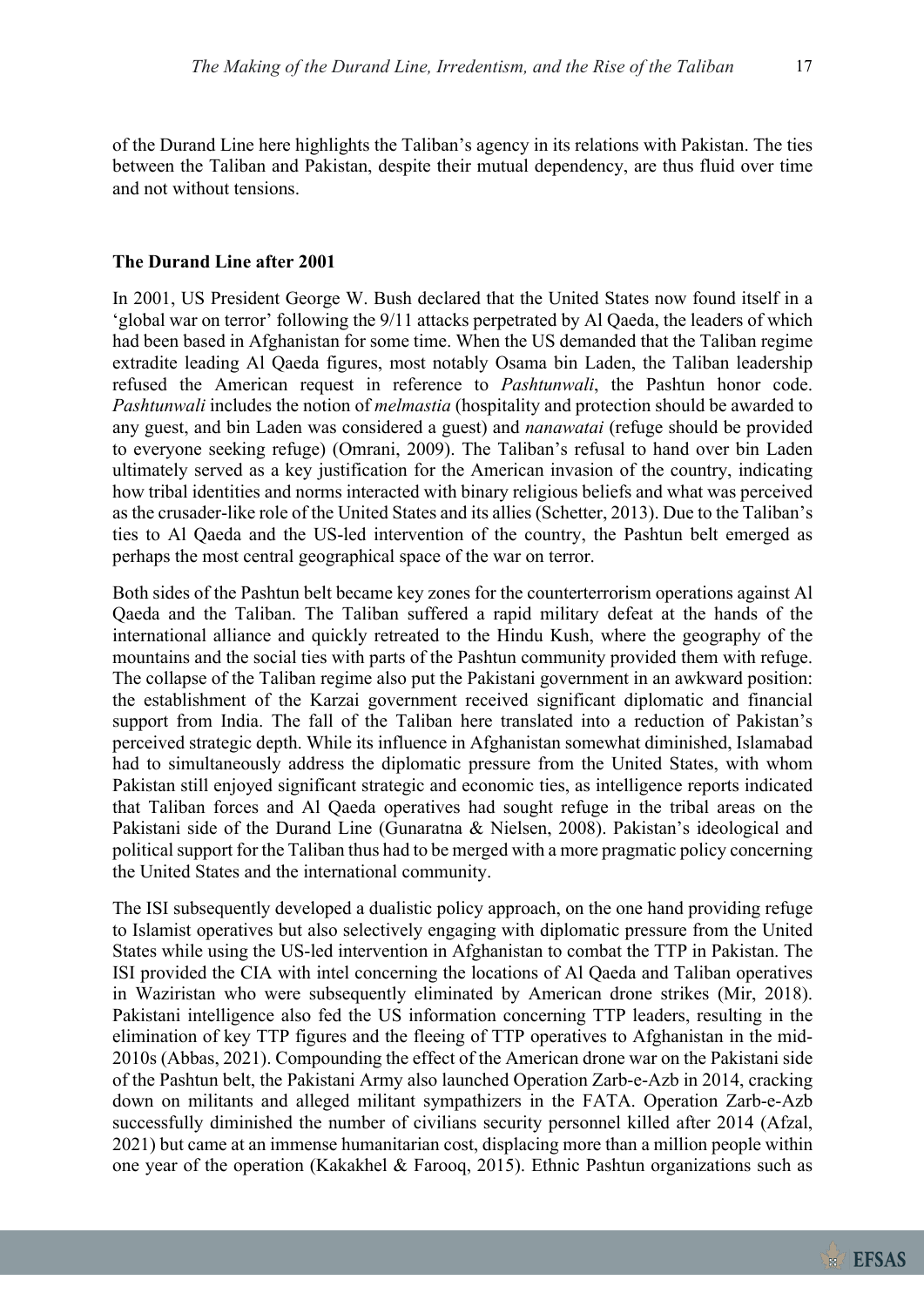the Pashtun Tahafuz Movement (PTM) have also alleged that Pakistani security forces engaged in widespread human rights violations during the campaign (Afzal, 2021). Due to both American and Pakistani military campaigns in the Pashtun belt, the Pashtun population on both sides of the Durand Line thereby emerged as one of the main victims of the global war on terror (Sood, 2018). Within Pakistan, this targeting of the Pashtun population has reinforced a perception of the Punjabi elite pursuing an anti-minority project that is backed by Western actors.

The continuing issues surrounding the Pakistani Pashtun community ultimately cast a different light on the perspectives Pakistan faces in the wake of the Taliban takeover of Afghanistan in August 2021. Superficially, the Taliban's victory certainly constitutes a strategic victory for Pakistan, boosting its strategic depth posturing. At the same time, Pakistan has already begun to encounter the same tensions with the Taliban regime that it did between 1996 and 2001. To consolidate its control over the Pakistani side of the tribal areas, Pakistani authorities began fencing the Durand Line in 2014 and now claim to have fenced up to 94% of the border (Kugelman, 2022). As discussed above, this has upset relations with the Taliban as Taliban forces have forced Pakistani troops to take down the fencing to ensure the consistent passability of the Durand Line. For the Taliban, the question of the Durand Line clearly still matters for both ideological and practical reasons. Kugelman (2022) has also noted that the Taliban's position may be shaped by external strategic considerations: by contesting the Durand Line, the Taliban can showcase to the international community that it is more than a proxy. Here, deeply socially embedded norms surrounding tribal autonomy have helped to fuel the Taliban's insurgency in Afghanistan and constrain the extent to which Pakistan can exert control over the Taliban (Schetter, 2013). The Taliban's approach towards the Durand Line reaffirms that the Taliban possesses significant agency in shaping its relations with the Pakistani military establishment and that the Taliban is more than a passive recipient of ideology, funds and arms. Furthermore, the behavior highlights that tribal relations and ethnonationalist sentiments still play a role in how the Taliban conceptualize their role and purpose. While the idea of an independent Pashtunistan has been weakened significantly over the past decades, the Taliban can still strive for the enhanced informal economic and sociocultural integration of the Pashtun belt. This bestows the Afghan Taliban with significant influence throughout the belt, including in Pakistan.

The partial disconnect in ideology and interests between the Pakistani State and the Taliban also impacts Islamabad's relation with Pakistan-based militant groups, most notably the TTP. The TTP has executed several high-scale attacks in Pakistan in recent years, including a 2014 attack on a school in Peshawar that killed 149 people, including 132 children. While the TTP was weakened by American drone attacks and Operation Zarb-e-Azb, the group has remained a potent threat that has been boosted by the re-establishment of a Taliban government in Kabul. Despite its relations with Islamabad, the Taliban also continues to maintain ties with the TTP due to ideological and tribal links. A potent TTP, with which the government recently failed to extend a ceasefire (Hashim, 2021), poses significant internal security challenges to Pakistan, especially in the areas that formerly constituted the FATA. Pakistan has once again sought to expand governmental control over tribal areas in recent years. In 2010, the NWFP was renamed as Khyber Pakhtunkhwa (KP), meaning 'Khyber side of the land of the Pashtuns' in Urdu. The NWFP was renamed following lobbying efforts of the province's population, 75% of which speak Pashto, to rename the province after its dominant population group, as was the case in other provinces (Kaura, 2020). The FATA legally ceased to exist in 2018 as the tribal areas were merged with KP, at least formally ending the FATA's peripheral role in Pakistan's administrative system. The Pakistani efforts of tribal integration may be hampered by TTP

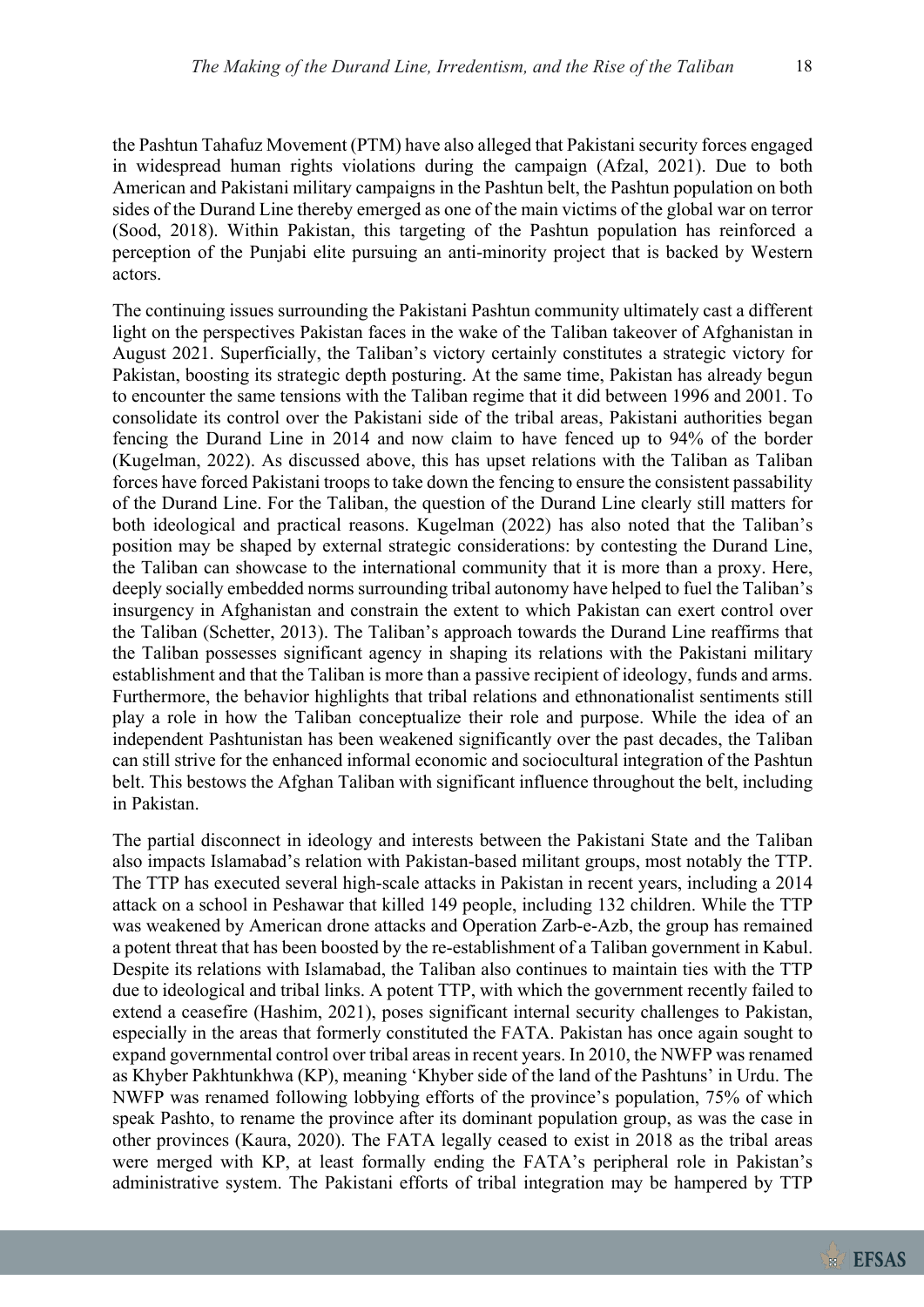militancy and counterterrorism operations in the Pashtun belt that have historically severely affected the local civilian population.

The Taliban's ties to Al Qaeda and its retreat to the Pashtun belt in the Hindu Kush has transformed the tribal areas along the Durand Line into a geographical space key for militancy and radicalism in South Asia. The Pashtun belt has obtained a key importance for Pakistan's broader geostrategic approach in South Asia as developments in the tribal areas are key for its policy vis-à-vis India, specifically in the conflict over Jammu and Kashmir (Wagner & Khan, 2013). The Pakistani foreign policy approach has come at the detriment of both the Afghan and the Pakistani Pashtun community, transforming tribal identities, rendering Pashtun civilians primary targets of drone strikes and the partially indiscriminate violence of foreign and national security forces. The existence of both the Taliban and TTP as heavily Pashtun-dominated groups has also created and reinforced public perceptions in Pakistan that view Pashtuns as synonymous with Taliban/terrorists (Yousaf, 2021). This, of course, is a heavily oversimplified narrative that negates the exposure of Pashtun communities to political violence as well as the democratic character and intent of Pashtun political parties, including the PTM. While the ethnonationalist element undoubtedly present in both the Taliban and the TTP should be acknowledged, this must not detract from the fact that the Pashtun population is a victim of geopolitical power plays and political-religious violence in the region.

#### **Conclusion**

This paper has taken a longer historical perspective on the issues surrounding the Durand Line following the partition of British India, situating them in the context of the Great Game for imperial control and expansion between Great Britain and Czarist Russia. Imperial politics and the intent to maintain colonial control drove the foreign policy of British India vis-à-vis Afghanistan and resulted in the drawing of a legalistic border that divided tribes and communities. The 1893 division of the Pashtun belt serves as the historical backdrop for many of the internal issues Afghanistan and British India/Pakistan have encountered since then and has resulted in partially outright hostile ties between Islamabad and Kabul. As is the case throughout the rest of South Asia, the legacy of colonialism shapes the contemporary relations between countries. Pakistan's strategic competition with India and the strategic depth framework has inserted Afghanistan into a triangular relationship in which the security in one of the three countries is invariably tied to the security trajectories of the other two States. For Pakistan, strategic victories in Afghanistan (and thus in its relationship with India) come at an extremely high price as domestic instability, caused by groups such as the TTP, threatens the security of Pakistani citizens and undermines prospects for socioeconomic development. For the Afghan population, the triangularization of its relations with India and Pakistan has culminated in the practical collapse of the country and decades of severe political violence, displacement, and refuge. For none of the citizens of the three countries, the competition between India and Pakistan has made life any more secure.

The centrality of the Pashtun element in shaping the relations between Afghanistan and Pakistan warrants a more explicit analytical focus. The context of the global war on terror has resulted in many analyses conceptualizing the Taliban and the conflict in Afghanistan through a prism of Islamic fundamentalism, of Western liberalism against fundamentalist illiberalism. To be sure, this perspective is not entirely incorrect: as we have seen, the madrassas to which Afghan refugees were flocking in places such as Peshawar played a key role in shaping

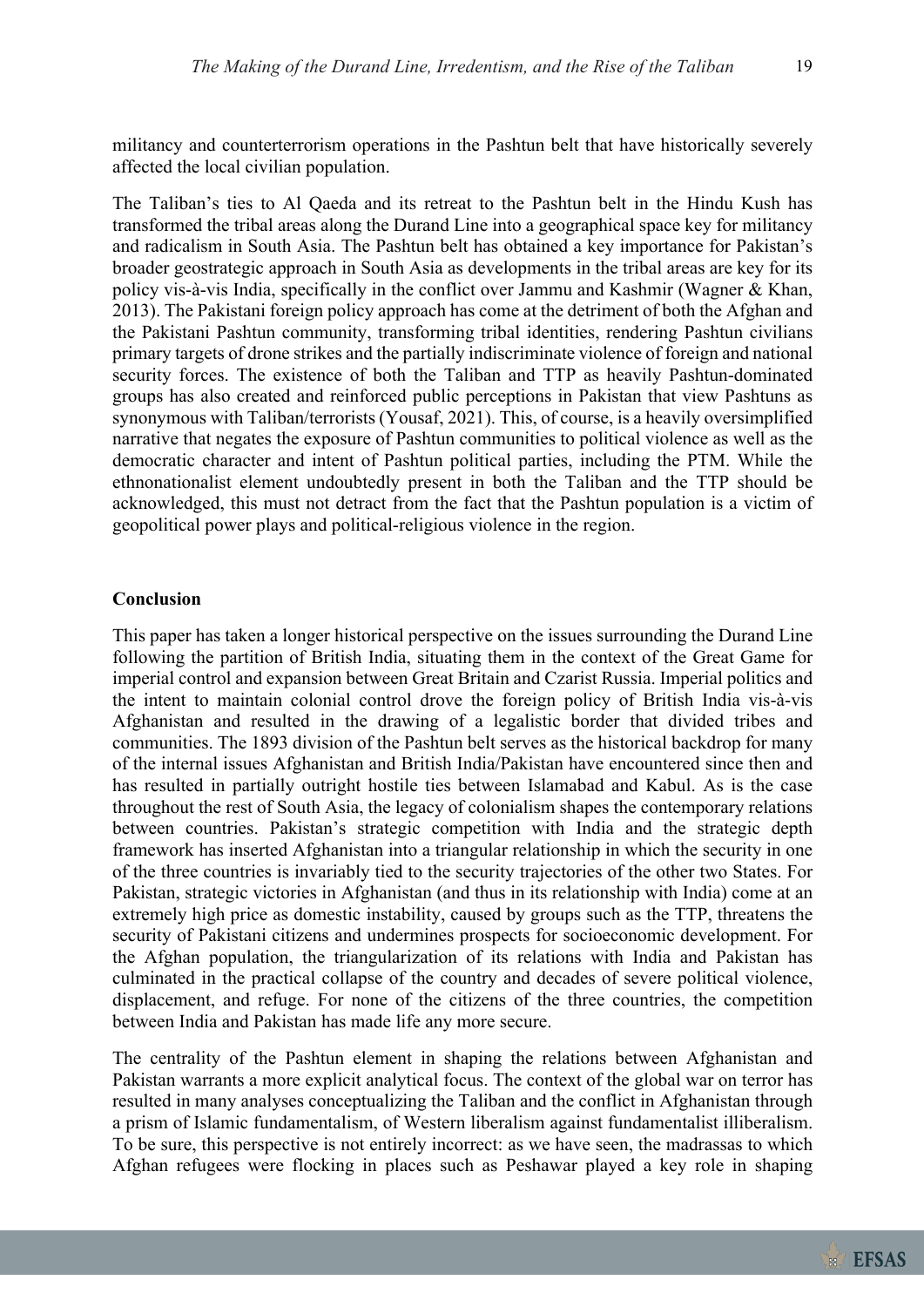ideological frameworks and ultimately enabled the ideological and operational emergence of the Taliban. While the lens of Islamic fundamentalism is therefore not incorrect, it nevertheless is incomplete. Tribal cultures, affiliations, histories, and norms play a key role in the political trajectories surrounding the Durand Line, shaping the relations of Pashtuns to non-Pashtuns, the ideological code of militant organizations, and the extent to which these organizations are willing to cooperate with external partners. What deserves to be noted once again here is the consistent non-recognition of the Durand Line by any Afghan government in the 20th century. In September 2021, the Vice President of Ashraf Ghani, Amrullah Saleh, suggested that *"no Afghan politician of national stature can overlook the issue of Durand Line"* and that it would be *"unrealistic"* for Islamabad to expect that it would receive Peshawar, the former winter capital of the Emirate, *"for free"* (quoted in Kaura, 2020). The Taliban's anti-fencing activities along the Durand Line highlight that this statement may as well have come from a Taliban official. This shared stance on the Durand Line, replicated by various governments over the past decades, reflects the importance of the Durand Line and the decisive role the Pashtun question continues to play in the Hindu Kush. While the prospect of an independent Pashtunistan appears dead, the Pashtun question is far from being resolved.

Ultimately, an analysis of the Durand Line and the Pashtun question in Afghanistan and Pakistan should motivate efforts to move beyond the (nation-)State as the central analytical unit in South Asia. South Asia is a space of what Satia (2021) calls *"composite cultures"*; meaning overlapping cultures that have been divided by hard borders and the centralization efforts of nation-building projects throughout South Asia. These nation-building projects, Satia (ibid) suggests, are at a fundamental disconnect with how regional communities have conceptualized themselves (and others) for centuries. As Thomas Barfield (2010) astutely noted, the non-recognition of the Durand Line by Afghan governments with various political orientations means that,

*"It distorts reality to use the modern nation-state as a fixed unit of historical analysis, particularly when its boundaries are projected into the past. Afghanistan, the land of the Hindu Kush, does have an ancient history, but its current form is only one of its many incarnations."* (p. 48)

The making of the Durand Line ultimately exhibits that modern borders in South Asia are largely social constructs (Clemens, 2004) that often have little impact on how individuals and communities conceptualize their belonging to each other and the State (Schetter, 2013). To be sure, group and self-identification being determined by a sense of belonging to the same ethnic group rather than a sense of a shared nationality is not specific to the Pashtuns. In a region in which borders are the process of colonial and post-colonial bordering practices rather than organic divisions between communities, an analytical focus on ethnic commonalities as a marker of shared interest and identity warrants further analytical attention.



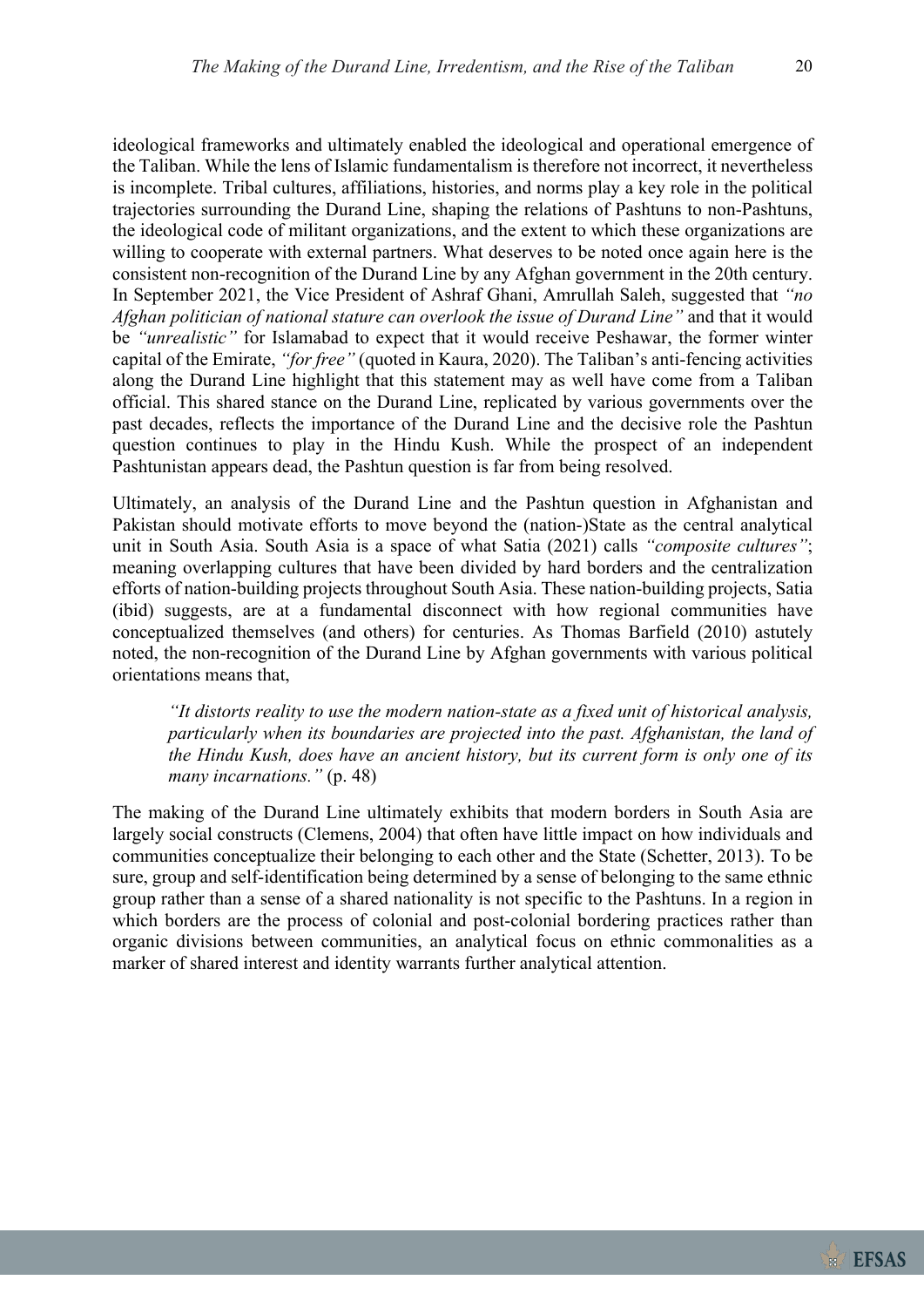# **References**

- Abbas, H. (2006, November 2). *Musharraf Contends with the Pashtun Element in the Pakistani Army*. Jamestown Foundation. https://jamestown.org/program/musharrafcontends-with-the-pashtun-element-in-the-pakistani-army/
- Abbas, H. (2021, February 11). *Extremism and Terrorism Trends in Pakistan: Changing Dynamics and New Challenges*. Combating Terrorism Center at West Point. https://www.ctc.usma.edu/extremism-and-terrorism-trends-in-pakistan-changingdynamics-and-new-challenges/
- Afzal, M. (2021, January 15). *Terrorism in Pakistan has declined, but the underlying roots of extremism remain*. Brookings Institution. https://www.brookings.edu/blog/orderfrom-chaos/2021/01/15/terrorism-in-pakistan-has-declined-but-the-underlying-rootsof-extremism-remain/
- Barfield, T. (2010). *Afghanistan: A cultural and political history*. Princeton University Press.
- Barfield, T. (2012). *What History Can Teach Us About Contemporary Afghanistan*. Association for Asian Studies.
	- https://www.asianstudies.org/publications/eaa/archives/what-history-can-teach-usabout-contemporary-afghanistan/
- Biswas, A. (2013). *Durand Line: History, Legality & Future*. Vivekananda International Foundation. https://www.files.ethz.ch/isn/170887/Durand%20Line\_History%20Legality%20%20F
- uture\_Final.pdf Burk, K. (2005, October 10). *India: The Jewel in the Crown*. Gresham College.
- https://www.gresham.ac.uk/lectures-and-events/india-the-jewel-in-the-crown Chakrabarty, B. (2008). *Indian Politics and Society since Independence: Events, processes* 
	- *and ideology*. Routledge.
- Clemens, J. (2004). Von Karten und Grenzen: Die koloniale "Durand Line" als permanenter geopolitischer Konfliktstoff zwischen Afghanistan und Pakistan. *ASIEN: The German Journal on Contemporary Asia*, *90*, 53-58. https://doi.org/10.11588/asien.2004.90.14547
- Dalrymple, W. (2019). *The Anarchy: The East India Company, Corporate Violence, and the* 
	- *Pillage of an Empire*. Bloomsbury.
- Felbab-Brown, V. (2012, January 3). *Why Eradication Won't Solve Afghanistan's Poppy Problem*. Brookings Institution. https://www.brookings.edu/on-the-record/whyeradication-wont-solve-afghanistans-poppy-problem/
- Fenton, D. (2012). *To Cage the Red Dragon: SEATO and the Defence of Southeast Asia 1955-1965*. NUS Press.
- Ganguly, R. (2001). India, Pakistan and the Kashmir insurgency: causes, dynamics and prospects for resolution. *Asian Studies Review*, *25*(3), 309-334. https://doi.org/10.1080/10357820108713312

Goldrank, D. M. (1994). *The Origins of the Crimean War*. Routledge.

- Gunaratna, R., & Nielsen, A. (2008). Al Qaeda in the tribal areas of Pakistan and beyond. *Studies in Conflict & Terrorism*, *31*(9), 775-807. https://doi.org/10.1080/10576100802291568
- Hashim, A. (2021, December 10). *Pakistani Taliban ends ceasefire, future of peace talks uncertain*. Al Jazeera. https://www.aljazeera.com/news/2021/12/10/pakistan-talibanceasefire-peace-talks-ttp
- Jan, R. (2010, February 24). *FATA And NWFP Map*. Critical Threats. https://www.criticalthreats.org/analysis/fata-and-nwfp-map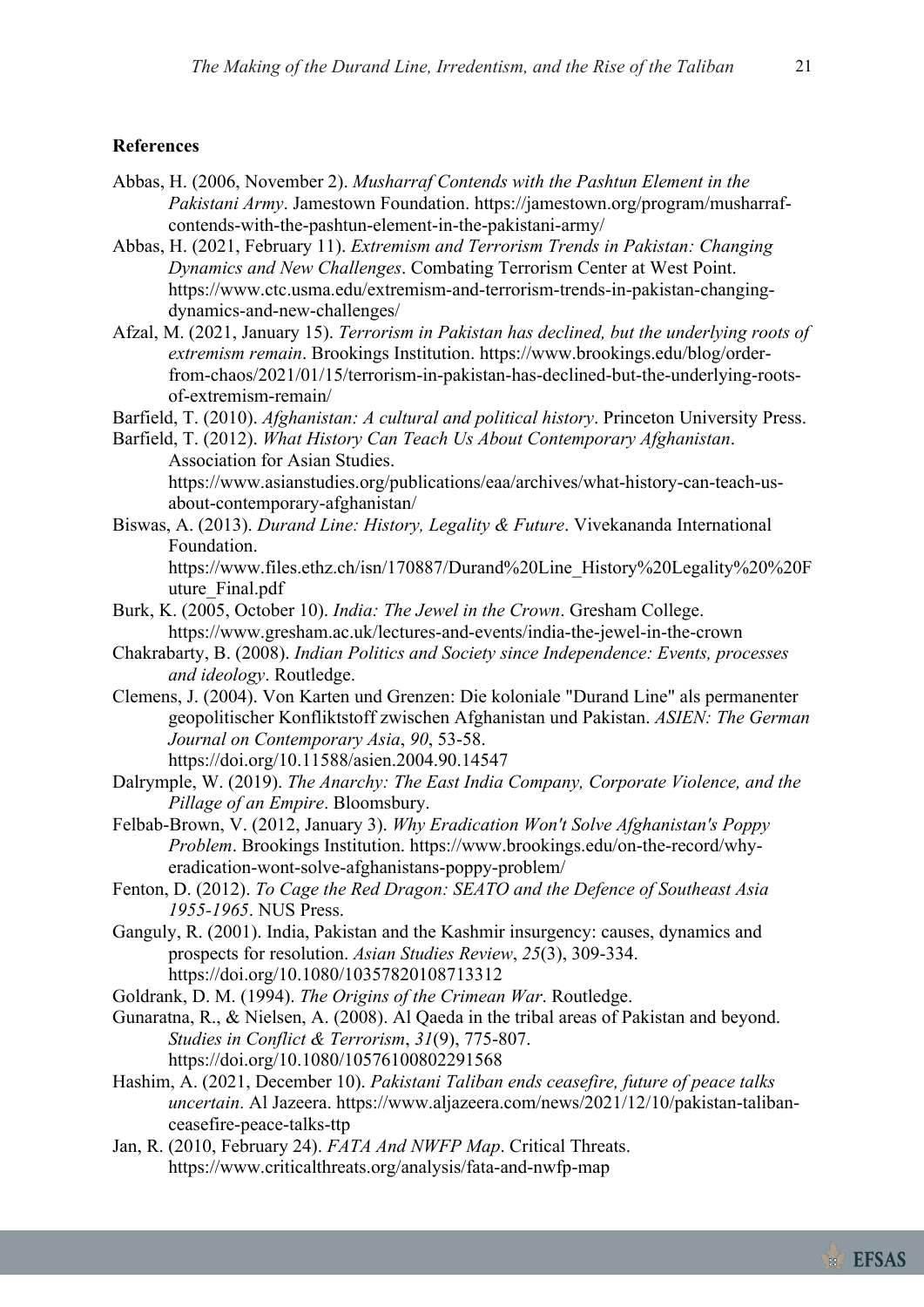- Kakakhel, F., & Farooq, U. (2015, June 15). *Pakistan's war and loss of hope for those displaced*. Al Jazeera. https://www.aljazeera.com/features/2015/6/15/pakistans-warand-loss-of-hope-for-those-displaced
- Kaura, V. (2020, September 11). *An enduring divide: Afghanistan, Pakistan, and the Durand Line*. Middle East Institute. https://www.mei.edu/publications/enduring-divideafghanistan-pakistan-and-durand-line
- Khalid, A. (2006). Backwardness and the quest for civilization: Early Soviet Central Asia in comparative perspective. *Slavic Review*, *65*(2), 231-251. https://doi.org/10.2307/4148591
- Khan, S., & Khan, A. (2012). The Frontier Crimes Regulation (FCR): A socio political assessment. *Central Asia*, (70), 1-14. http://dx.doi.org/10.2139/ssrn.2765291
- Kiessling, H. G. (2016). *The ISI of Pakistan: Faith, Unity, Discipline*. Harper Collins.
- Kugelman, M. (2022, January 6). *The Taliban Pick Fight Over Border With Pakistan*. Foreign Policy. https://foreignpolicy.com/2022/01/06/taliban-pakistan-afghanistanborder-fight/
- Kühn, F. P. (2016). Afghanistan and the 'Graveyard of Empires': Blumenberg, Undercomplex Analogy and Basic Myths in International Politics. In B. Bliesemann de Guevara (Ed.), *Myth and Narrative in International Politics: Interpretive Approaches to the Study of IR* (pp. 147-172). Palgrave Macmillan.
- Lambah, S. K. (2012). The Durand Line. *Indian Foreign Affairs Journal*, *7*(1), 42-60.
- Mahsud, N. H. K., & Ahmad, M. S. (2021). Frontier Crimes Regulation (FCR): From Introduction to Abolition. *Global Political Review*, *VI*(I), 109-120. http://dx.doi.org/10.31703/gpr.2021(VI-I).10
- Mir, A. (2018). What explains counterterrorism effectiveness? Evidence from the U.S. drone war in Pakistan. *International Security*, *43*(2), 45-83. https://doi.org/10.1162/isec\_a\_00331
- National Geographic. (2017, October 19). *Border Wall Controversy in Central Asia*. National Geographic. https://blog.education.nationalgeographic.org/2017/10/19/border-wall-controversy-in-
- central-asia/ O'Donnell, L. (2022, January 22). *Hamdullah Mohib: Trump Sold Afghanistan Out, Biden Finished It Off*. Foreign Policy. https://foreignpolicy.com/2022/01/22/afghanistanbiden-tipping-point-hamdullah-mohib/
- Omrani, B. (2009). The Durand Line: History and problems of the Afghan-Pakistan border. *Asian Affairs*, *40*(2), 177-195. https://doi.org/10.1080/03068370902871508
- Poya, F. (2020). The Status of Durand Line under International Law: An International Law Approach to the Pakistan-Afghanistan Frontier Dispute. *Journal of Borderlands Studies*, *35*(2), 227-241. https://doi.org/10.1080/08865655.2019.1646147
- Refworld. (1999). *Refugees from Afghanistan: The world's largest single refugee group*. Refworld. https://www.refworld.org/pdfid/3ae6a9d110.pdf
- Riedel, B. (2021, August 24). *Pakistan's problematic victory in Afghanistan*. Brookings Institution. https://www.brookings.edu/blog/order-from-chaos/2021/08/24/pakistansproblematic-victory-in-afghanistan/
- Satia, P. (2021, August 19). *To Understand Afghanistan's Future, Reckon With the Region's Colonial Past*. Foreign Policy. https://foreignpolicy.com/2021/08/19/afghanistanpakistan-india-south-asia-british-colonial-past-partition-durand-line/
- Sayed, A. (2021, December 21). *The Evolution and Future of Tehrik-e-Taliban Pakistan*.